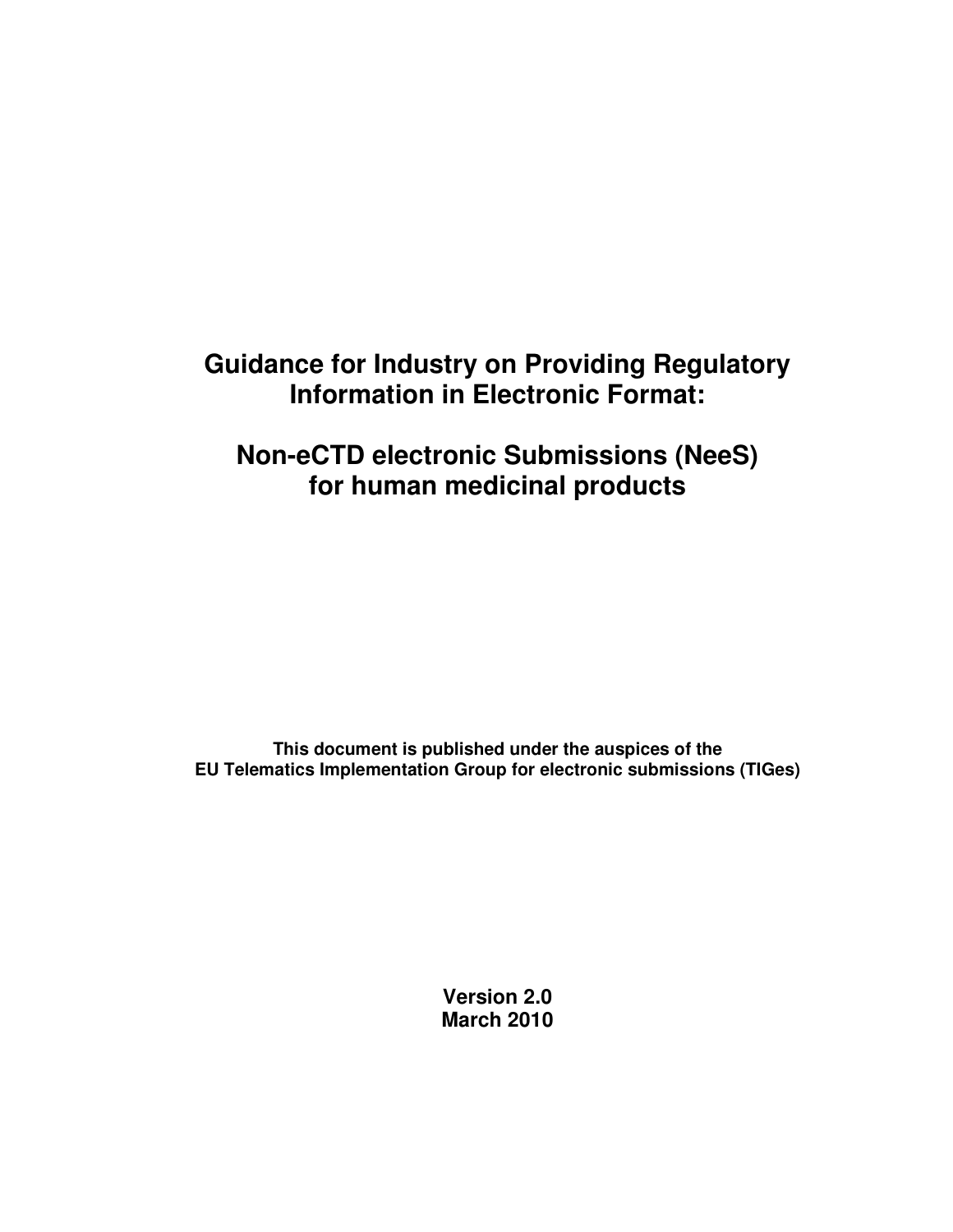## **Content**

| <b>Content.</b> |  |
|-----------------|--|
| 1               |  |
| $\overline{2}$  |  |
| 2.1             |  |
| 2.1.1           |  |
| 2.1.2           |  |
| 2.1.3           |  |
| 2.1.4           |  |
| 2.2             |  |
| 2.2.1           |  |
|                 |  |
| 2.3             |  |
| 2.4             |  |
| 2.5             |  |
| 2.5.1           |  |
| 2.5.2           |  |
| 2.5.3           |  |
| 2.6             |  |
| 2.7             |  |
| 2.8             |  |
| 2.9             |  |
| 2.9.1           |  |
| 2.9.2           |  |
| 2.9.3           |  |
| 2.10            |  |
| 2.11            |  |
| 2.12            |  |
| 2.12.1          |  |
| 2.12.2          |  |
| 2.12.3          |  |
| 2.12.4          |  |
| 2.12.5          |  |
| 2.12.6          |  |
| 2.12.7          |  |
| 2.12.8          |  |
| 3               |  |
| 3.1             |  |
| 3.2             |  |
|                 |  |
| 3.3             |  |
|                 |  |
|                 |  |
| 1.              |  |
| 1.1             |  |
| 2.              |  |
| 3.              |  |
| 4.              |  |
|                 |  |
|                 |  |
|                 |  |
|                 |  |
|                 |  |
|                 |  |
|                 |  |
|                 |  |
|                 |  |
|                 |  |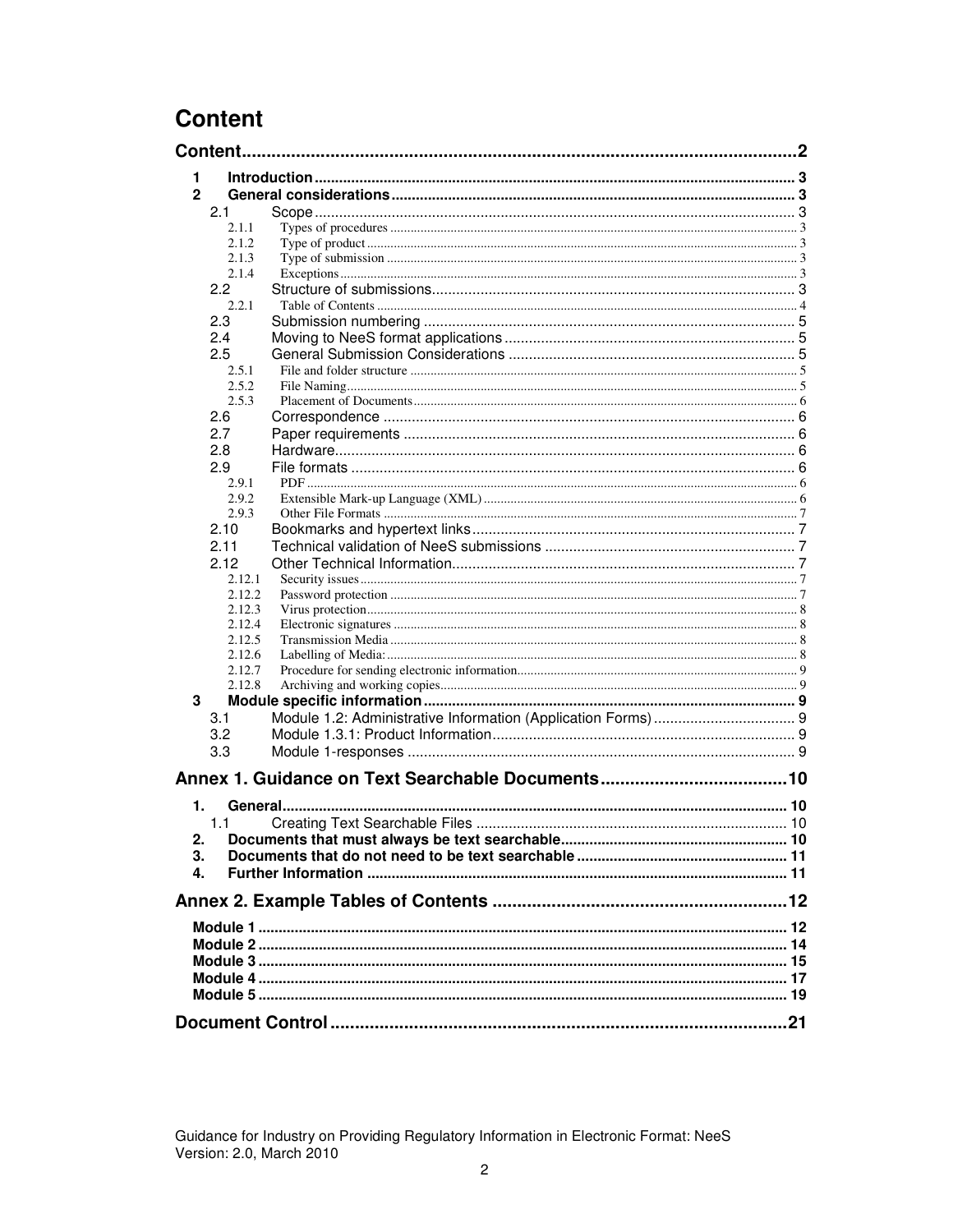## **1 Introduction**

In 2005 the Heads of Medicines Agencies agreed that all Member States would be able to accept electronic-only submissions, without accompanying paper copies, by the end of 2009. Some NCAs did not reach the target by this year but the work will continue. The benefits of moving to e-working are considered to be:

- Reduction of (internal) paper-flow (logistics and administrative burden),
- Reduction of physical archiving space,
- Facilitation of the review process.

This Guidance Document is intended to assist pharmaceutical companies with the submission of regulatory information in electronic format to the National Competent Authorities (hereafter referred to as NCAs). This document details the requirements for the submission of Non-eCTD electronic Submissions (NeeS). A separate EU guidance document covering eCTD submissions has also been published on the EMA eSubmission website.

This document has been created by the Harmonisation Group, a sub-group of the Telematics Implementation Group for electronic submissions (TIGes), and been adopted for publication by the TIGes. It is strongly recommended that all National Competent Authorities adopt this guidance as the basis for their dealings with applicants when using the NeeS format.

It should be stressed that this Guidance Document reflects the *current* situation and will be regularly updated in the light of changes in national and/or European legislation together with further experience gained within NCAs of using information submitted in electronic format. It should be emphasised that NeeS applications should be regarded as an interim format and that applicants should be actively planning their move to full eCTD submissions.

## **2 General considerations**

### **2.1 Scope**

#### **2.1.1 Types of procedures**

This guidance covers applications made in National, Mutual Recognition and Decentralised procedures.

#### **2.1.2 Type of product**

The product types include small molecules, herbals, vaccines, homeopathics and blood products for *human* medicinal products falling within the competence of NCAs. This includes prescription and over the counter medicines, innovative and generic product submissions.

#### **2.1.3 Type of submission**

This guidance applies to all submissions related to the authorisation and maintenance of medicinal products, including new marketing authorisations, variations, renewals, PSURs and active substance master files.

#### **2.1.4 Exceptions**

This guidance does not apply to the electronic submission of pre-MA information such as scientific advice, clinical trial applications, briefing packages and related submission correspondence.

#### **2.2 Structure of submissions**

Regulatory information must be structured in accordance with the Common Technical Document (CTD), which for paper submissions became mandatory in the European Union with effect from 1 July 2003.

For NeeS applications the eCTD folder structure is used. The breakdown of the electronic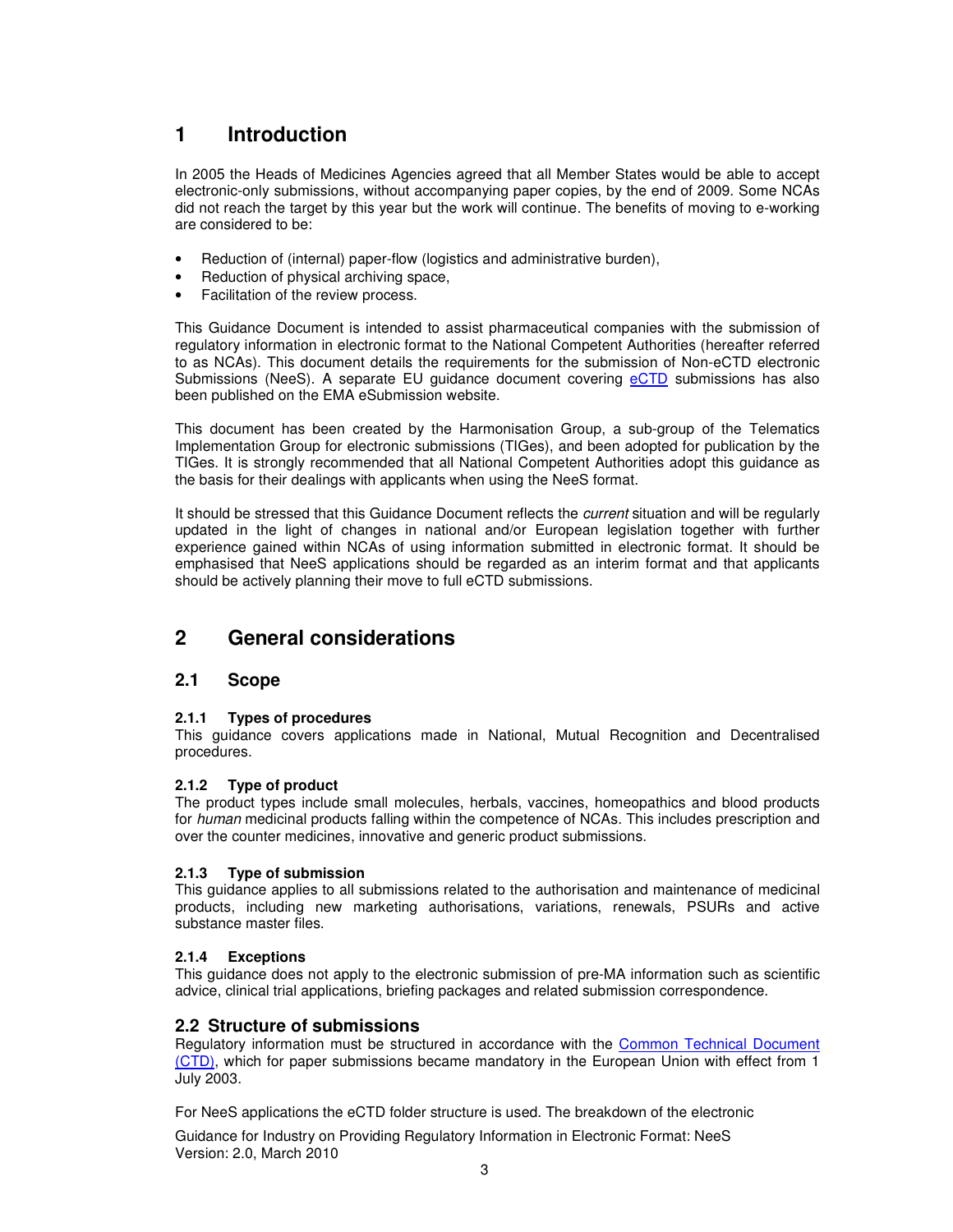submission should be in conformity with the ICH Granularity Document and the ICH and EU eCTD file naming conventions should be followed. (Links are found at **EMA eSubmission website.)** 

The difference from an eCTD is that the two relevant XML files, the index.xml and eu-regional.xml for the backbone of Modules 2 to 5 and Module 1 for the EU, respectively and the util folder are not present, so navigation through a NeeS is based on electronic Tables of Content, bookmarks and hypertext links.

Typically, a NeeS application will cover all dosage forms and strengths of a product with any one invented name. In MRP/DCP, a single NeeS application should preferably be used for each procedure (e.g. UK/H/1003/001-002/DC). However, if the applicant decides to have one NeeS per strength or dosage form, this would also be acceptable but should be carefully considered in relation to transformation into eCTD at a later stage.

#### **2.2.1 Table of Contents and bookmarks**

Some NCAs have a tool with which they create their own TOCs. However, TOCs should still always be provided by the applicant. The TOCs should always be submitted in PDF format.

All documents in the NeeS dossier should be referenced from a hyperlinked Table of Contents (TOC). Hyperlinks for each document should always be provided to the first page of the appropriate file.

In the case of small dossiers (e.g. for certain variations), especially when only one module beside module 1 is concerned, it should be acceptable to only include a main TOC referring directly to the content documents. However, for larger submissions, the main TOC should always be linked to module TOCs which are then further linked to the documents in each module. The module TOCs should not include hyperlinks to documents in other modules.

The file containing the main Table of Contents for the CTD should be named *ctd-toc.pdf* and be located in the top level folder for the NeeS submission. The files containing the module Tables of Content should be named *m1-toc.pdf*, *m2-toc.pdf*, *m3-toc.pdf*, *m4-toc.pdf* and *m5-toc.pdf* and be located in the corresponding top level module folder.

An example is presented in Annex 2. It should be noted that these are just *examples* and are provided for guidance and illustrative purposes only.

Where document TOCs are included they should be located within the same file as the rest of the document. For each document, provide bookmarks for every entry in the document's Table of Contents to the appropriate location, or where a Table of Contents does not exist, provide bookmarks to a sufficiently detailed level, typically to Level 3 or 4 headings, as considered appropriate.

An additional function might be provided to allow easy navigation back to the Table of Contents above. This can be achieved through the use of a bookmark linked back to the previous level. This additional function is not mandatory, but when provided it will facilitate the assessment.

The figure below describes diagrammatically this situation.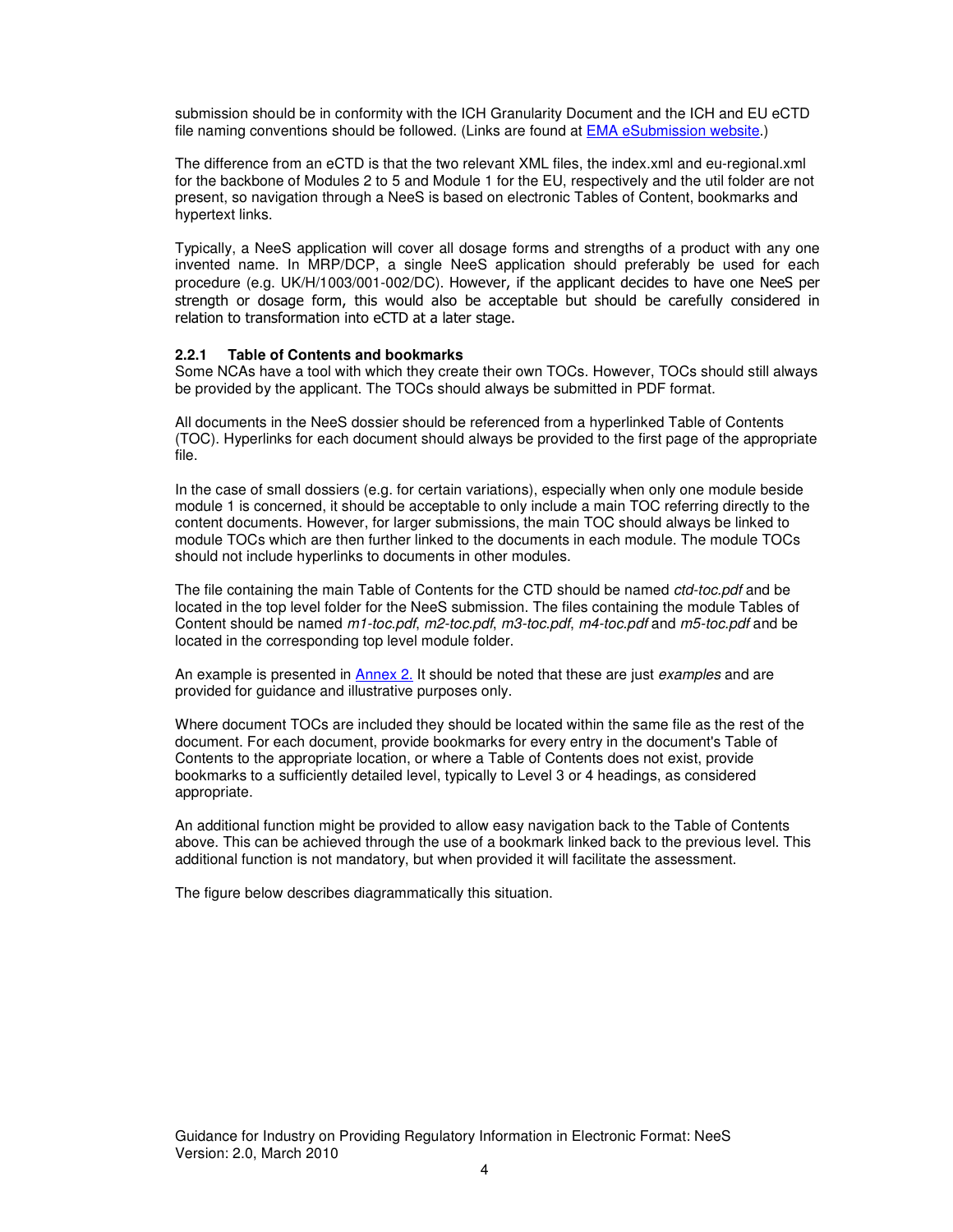

#### **2.3 Submission numbering**

Sequence numbers, as they are defined for eCTD submissions, are not applicable for NeeS submissions.

The use of a four digit number in the top level folder name is however recommended. The number does not have to be unique.

#### **2.4 Moving to NeeS format applications**

A NeeS format application can normally be started with any initial, variation or renewal MA application. Once the switch to this electronic format is made it is expected that further applications and responses relating to the particular medicinal product are submitted in the same electronic format or in the "up-graded" full eCTD format.

Since there is no life cycle management for NeeS, there is no need to reformat the whole dossier into NeeS format when switching from paper to NeeS, but this could be done at the applicant's discretion. It should then be clearly stated in the cover letter of the reformatted dossier that the content has not been changed, but only its format.

Applicants should not change from eCTD back to NeeS. In exceptional circumstances, if this should be needed, please contact the concerned NCAs in advance.

#### **2.5 General Submission Considerations**

#### **2.5.1 File and folder structure**

Submissions are a collection of documents and each document should be provided as a separate file. The detailed structure of the NeeS should conform to the ICH Granularity Document and EU M1 specifications. NCAs have a distinct preference for naming the root folder of the submission with the product (invented) name in lower case or procedure number followed by the subfolder, name, e.g. mydrug/0000/ or de-h-01234/0000/.

Total folder/file path should not exceed 180 characters.

#### **2.5.2 File Naming**

The eCTD file naming conventions described in the ICH M2 eCTD Specification and EU Module 1 Specification should be followed. If an applicant wishes to submit multiple files in one section, where only one highly recommended name is available, this can be achieved using a suffix to the filename, using the file name-*var*.pdf convention as described in the EU Module 1 Specification,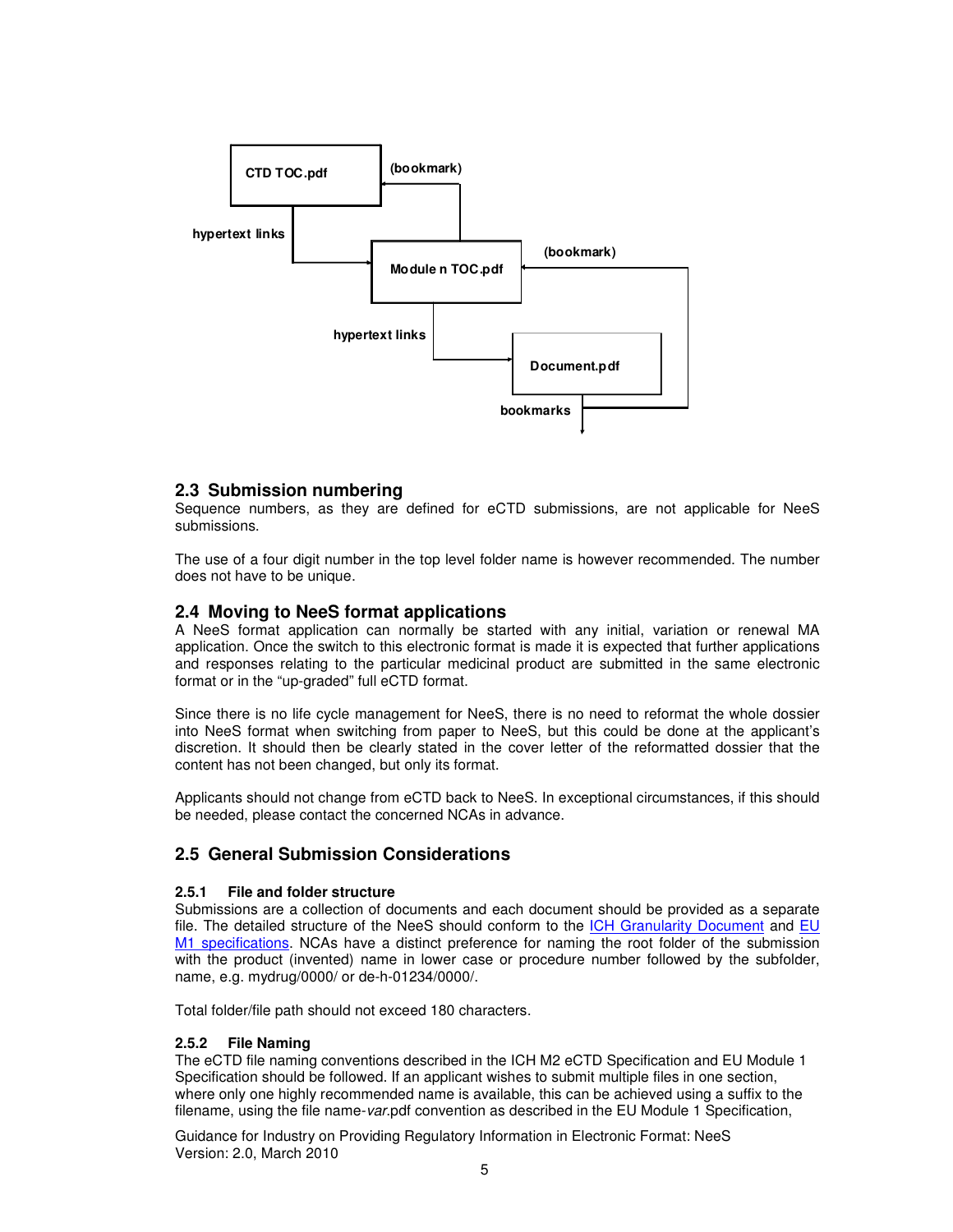where the -var component has no dashes or illegal characters (e.g. pharmaceutical-development*container*.pdf).

#### **2.5.3 Placement of Documents**

Guidance on the placement of documents within the CTD structure for particular submission types can be found in the EU-CTD Notice to Applicants.

#### **2.6 Correspondence**

In addition to the NeeS application, information may need to be exchanged to assist the processing or handling of the application. Not all such correspondence need to be included in the NeeS dossier.

Accordingly, the correspondence sent via the usual electronic means (email, Eudralink etc) only needs to be in full NeeS format if it relates directly to the content of the dossier.

#### **2.7 Paper requirements**

Paper copies of the dossier are no longer required in most NCAs. An overview of the requirements for electronic copies with or without paper is specified for each NCA at the CMDh website (eSubmissions).

The Practical guidance for the paper submission of regulatory information in support of a marketing authorisation application when using the Electronic Common Technical Document ("eCTD") as the source submission applies to NeeS submissions as well.

#### **2.8 Hardware**

NCAs will not accept any hardware (laptops, desktops, zip drives, etc.) from applicants in connection with the submission of information in electronic format. The electronic information should be directly readable and usable on NCAs hardware and software.

#### **2.9 File formats**

Detailed guidance on the specific file formats can be found in the ICH eCTD specification document and EU Module 1 specifications.

#### **2.9.1 PDF**

In general terms the majority of documents included in electronic submissions should be in PDF format.

Portable Document Format (PDF) is an open, de facto, electronic publishing standard, created by Adobe Systems Incorporated. There are several alternative suppliers of PDF software. Applicants need to check that the PDF documents meet the following key requirements:

- Files should be legible with Acrobat Reader, version 5.0 or higher.
- PDF file version 1.4 only should be used except where there is an agency specific requirement for a later version for application forms.
- Documents should be generated from electronic source documents and not from scanned material, except where access to the source electronic file is unavailable or where a signature is required. See Annex 1 for further guidance on text searchable documents.

#### **2.9.2 Extensible Mark-up Language (XML)**

XML is the format for the backbone files for the eCTD but not in a NeeS dossier. Details on XML can be found in the ICH eCTD Specification Document, Appendix 7. Initiatives on the use of XML structured information are supported by NCAs and the EMA for the Product Information Management (PIM) system and e-application forms. Please refer to EMA eSubmission website for further details.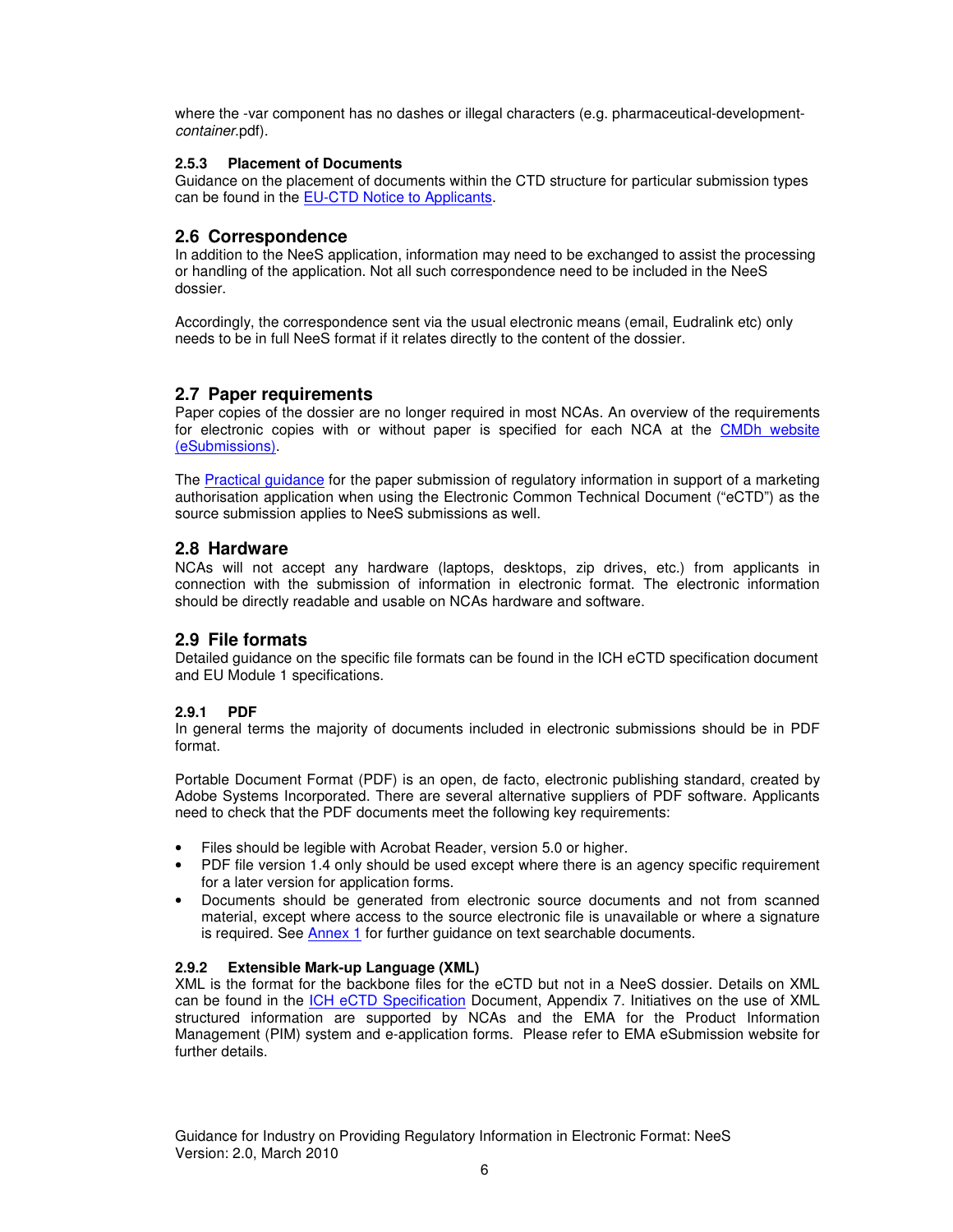#### **2.9.3 Other File Formats**

Other file formats such as rich text (RTF) or MS Word formats may be required in addition to the PDF requirement of the NeeS by some NCAs, especially for the provision of product information documents. Please refer to the CMDh website for further details.

These files should not be added within the NeeS structure. They should be provided in a separate folder called, e.g. "workingdocuments" on the same CD/DVD containing the NeeS.

| .<br>Imydrug     |
|------------------|
| e č<br>1234      |
| m1               |
| m <sub>2</sub>   |
| m3               |
| m4               |
| m5               |
| workingdocuments |

#### **2.10 Bookmarks and hypertext links**

Navigation through an electronic submission is greatly enhanced by the intelligent use of bookmarks and hypertext links. ICH guidance states "It is expected that any document that has a Table of Contents (TOC) will have bookmarks (see the eCTD specification for details). Documents without TOCs should have bookmarks included where it aids in the navigation around the document content. For example, a 4 page document summarising findings could require bookmarks to aid navigation. However, a 300 page file containing a single data listing might not require bookmarks as there is no further internal structure. Please consult regional guidance documents for further details."

In general terms, bookmarks and hyperlinks should be used to aid navigation.

Additional details on creating bookmarks and hypertext links in PDF documents can be found in the ICH eCTD Specification, Appendix 7.

Each document should be referred to from a table of content (the overall TOC or any module TOC as applicable).

#### **2.11 Technical validation of NeeS submissions**

The technical validation of a NeeS is a separate activity to the content validation of a submission and takes place irrespective of the type of the submission. A common set of technical criteria against which all NeeS can be checked using a validation tool are published on the EMA eSubmission website.

A NeeS must pass both the technical validation and the business/content validation and errors found should be fixed by sending an updated NeeS submission.

If the applicant chooses to submit their validation report from any tool (e.g. the so called Best Report) electronically, this should be put at the root level outside the NeeS structure and not be referred to in the TOC.

#### **2.12 Other Technical Information**

#### **2.12.1 Security issues**

The physical security of the submission during transportation is the responsibility of the applicant. Once received by NCAs, security and submission integrity is the sole responsibility of the NCA.

#### **2.12.2 Password protection**

Submission or file level security is not permitted. If one-time security settings or password protection of an electronic submission is used this could constitute grounds for the rejection of the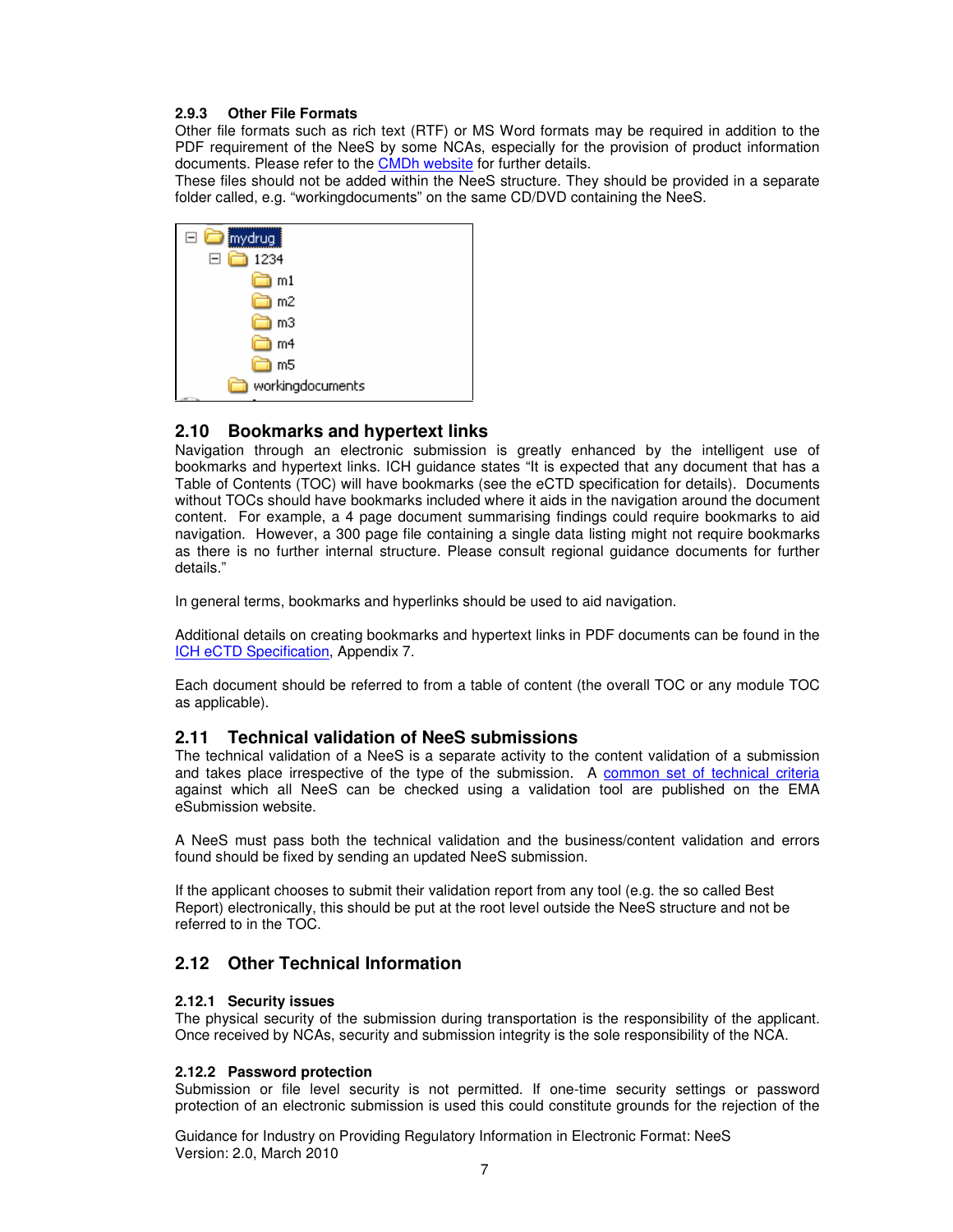submission. However, for some documents it might be acceptable (please refer to the NeeS Validation Criteria).

#### **2.12.3 Virus protection**

The applicant is responsible for checking the submission for viruses. Checking should be performed with an up-to-date virus checker and be confirmed in the cover letter. After receipt at NCAs, a similar internal virus check will be performed. If a virus is detected it will constitute grounds for rejection of the electronic submission.

#### **2.12.4 Electronic signatures**

Although electronic signatures are currently accepted in the EU as being legally equivalent to handwritten signatures (Directive 1999/93/EC), some NCAs require that certain specific documents (cover letters, Application Forms) are authenticated by separate signed paper copies. Please refer to the table for electronic submission requirements at the CMDh website (eSubmissions).

#### **2.12.5 Transmission Media**

Currently CD-ROM, CD-R, DVD-R are considered acceptable media standards. Applicants should provide the electronic information on the smallest number of discs possible, taking into consideration the size of the submission.

If an individual NeeS submission is of such a size as to span several CDs, the provision of a DVD is recommended. However, if the applicant is unable to provide a DVD, and the application spans multiple CDs, then, where possible, individual CTD modules should be kept together and not be split over multiple CDs. i.e. a single CD should contain all of Module 1, another all of Module 2, etc. If one CTD module is too large to fit on one CD, then the remainder should go onto another CD, but applicants should provide multiple split modules on one CD, even if this means that additional CDs are not filled to capacity.

Typically, a separate CD/DVD should be provided for each NeeS submission. However, since grouping and worksharing of variations are regarded as one procedure they should always be provided on the same CD/DVD (see example below).



Also, when submitting several applications for the same medicinal product (trade name), it would be acceptable to provide them on a single CD/DVD.

This should always be clearly described in the cover letter and indicated on the disc (see 2.12.6).

Some NCAs have portals for upload of submissions and some submissions could also be acceptable or required to be sent by e-mail. Please refer to the CMDh website (eSubmissions).

#### **2.12.6 Labelling of Media:**

Each CD or DVD submitted with a NeeS should include the following label information, clearly presented and printed on the media:

- Format: NeeS
- $\triangleright$  The applicant's name
- $\triangleright$  The product (invented) name(s)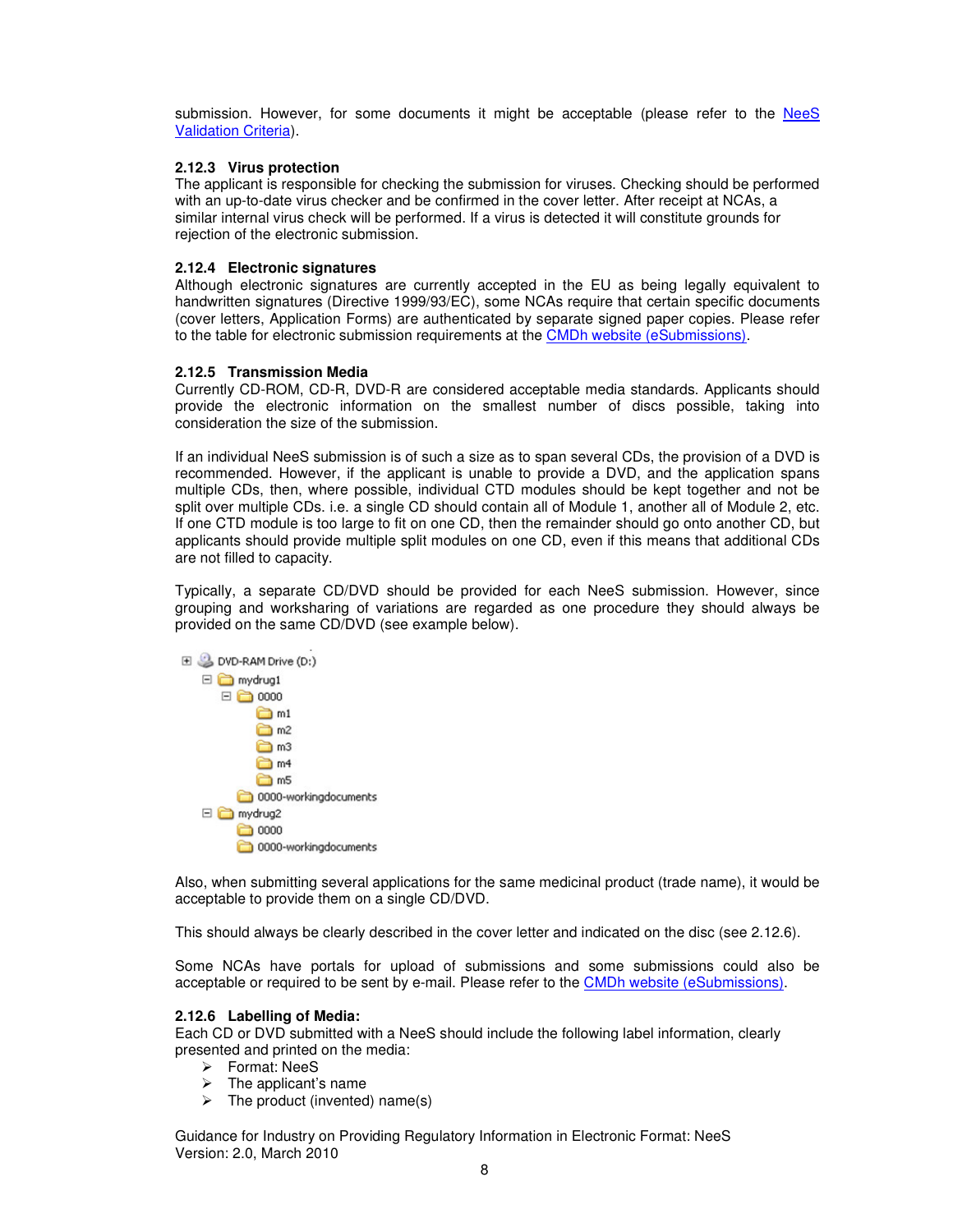- $\triangleright$  The International Non-proprietary Name (INN) of the active substance(s)
- The full application number(s) (if known)<br>
> Number of media units per full set and a
- Number of media units per full set and an indication of the place of the individual CD/DVD within this set (e.g. 1(5), 2(5), etc.
- The submission type(s) of each NeeS submission(s) contained on the CD/DVD (e.g. Initial Application, Variation Type II)

#### **2.12.7 Procedure for sending electronic information**

Some NCAs are able to accept NeeS submitted via their portals. Generally only small (<100MB) applications can be handled this way. Applicants should check with individual NCAs for details of this process. If submissions are uploaded via a portal no data corruption should occur as a result of the process.

In all other cases the NeeS submission should be sent to the address referred to in the Notice to Applicants, Volume 2A Chapter 7.

Electronic media sets should be submitted at the same time as any required paper documentation. The electronic media should be packed adequately to prevent damage and the package should include a cover letter. The cover letter should include as a minimum, the information specified in the CMDh Guidance document and a template is published on the same webpage that could be use.

#### **2.12.8 Archiving and working copies**

Please refer to the table for electronic submission requirements at the CMDh website (eSubmissions) for details of the number of copies of electronic submissions required for archiving and review purposes. Many NCAs destroy discs after data has been uploaded into their systems. Where an NCA requires the disc to be archived they may have additional requirements. Note: The current standard to burn CDs/DVDs is UDF, which has replaced the former ISO standard 9660.

## **3 Module specific information**

#### **3.1 Module 1.2: Administrative Information (Application Forms)**

The application form should always be provided as a PDF file within the NeeS structure and for some NCAs also be provided as a signed paper copy or submitted through a portal. Please refer to the CMDh website (eSubmissions) for details.

For this specific PDF file a newer version than PDF version 1.4 may be appropriate and acceptable in accordance with the NeeS validation criteria.

#### **3.2 Module 1.3.1: Product Information**

For NeeS applications product information should be supplied as PDF files within the NeeS structure but many NCAs require an RTF/Word file in addition to facilitate assessment (see also section 2.9.3). Please refer to the CMDh website (eSubmissions) for details.

During the translation phase in MRP and DCP, it is acceptable to provide the product information documents outside the NeeS structure. The same would apply for product information in national procedures.

#### **3.3 Module 1-responses**

The organisation of the submission of electronic information in response to a list of questions from NCAs should follow the same basic principles as the first submission. The written response should be submitted following the EU recommended response folder and file structure. In this case the written response document should be placed in a folder named for example mydrug/0000/m1/eu/responses. Appropriate navigation in the submission should follow the same concepts as described in section 2.2.1.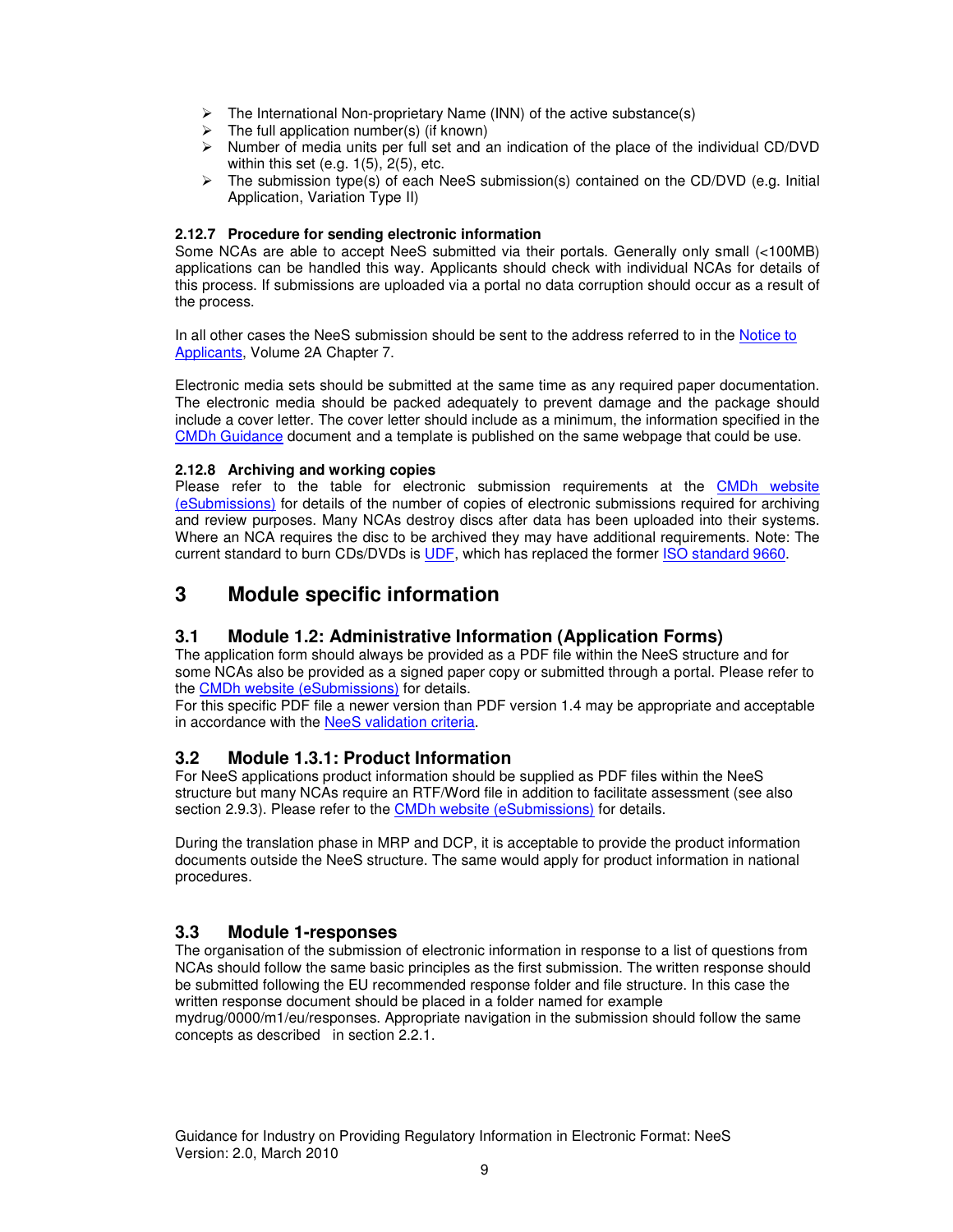## **Annex 1. Guidance on Text Searchable Documents**

## **1. General**

Applicants are requested to ensure that all submissions contain the maximum amount of text searchable content. Documents with searchable text will aid the assessor, or any other user, in searching for specific terms and also in copying and pasting information into another document, such as an assessment report.

We recognize that not all documents need to be text searchable. This short document provides some guidance about what must be text searchable and the ways to ensure that files are created appropriately.

### **1.1 Creating Text Searchable Files**

PDF files with searchable text can be created by all PDF tools from a source file in a text format (e.g. MS Word, SAS, MS PowerPoint, Rich Text Files, etc.). When created in this way, the file will usually be the smallest in size (measured in kilobytes or megabytes) that they can be.

If the only version of a document available is in paper, then scanning to PDF and using an Optical Character Recognition (OCR) routine is the only way to create searchable text. PDF files created in this way tend to be much larger in size, for the same number of pages (from 10 to 100 times as large), and the quality of the text that is created will almost certainly not be a 100% match to the original text. It is noted that tools for checking and correcting this text tend to be somewhat cumbersome. For these reasons, applicants are recommended to use scanning/OCR only as a last resort.

Applicants are reminded that the text produced by the OCR routine should be "hidden" behind the image of the original page so that the user can refer to the picture of the page and the text on it as final verification of the data. As a result, the applicant should ensure that, as a minimum, the text on the scanned image is legible to the user. Poor quality images should not be provided and you should note that these can only inevitably lead to poor quality OCR text.

## **2. Documents that must always be text searchable**

(i.e. the PDF should be produced wherever possible from a text source, such as MS Word, but if sourced from a scanned original then they **must be** OCR'd.)

- Key administrative documents in Module 1 including, the cover letter, application form, product information documents
	- o Applicants are reminded that some NCAs regard logging in through a portal as sufficient to establish a users identity and do not require handwritten signatures on Cover Letters and Application Forms submitted this way
	- o This also covers similar documents provided in non-MAA submissions.
- Any document in Module 2 of the MAA (QOS, Preclinical Overview and Summaries, Clinical Overview and Summaries).
	- o This also covers similar documents provided in non-MAA submissions.
- The main body of text and main tables in any preclinical or clinical report required to support the main claim of the application.
	- o This also covers similar documents provided in non-MAA submissions.
- The main body of text in any reports, methods, analytical procedures, etc. supplied in Module 3 of the MAA
	- o This also covers similar documents provided in non-MAA submissions.
	- The main body of text of Periodic Safety Update Reports (PSURs)
- The main body of text of Risk Management Plans
- Any English translation of a document originally written in a foreign language (see also below)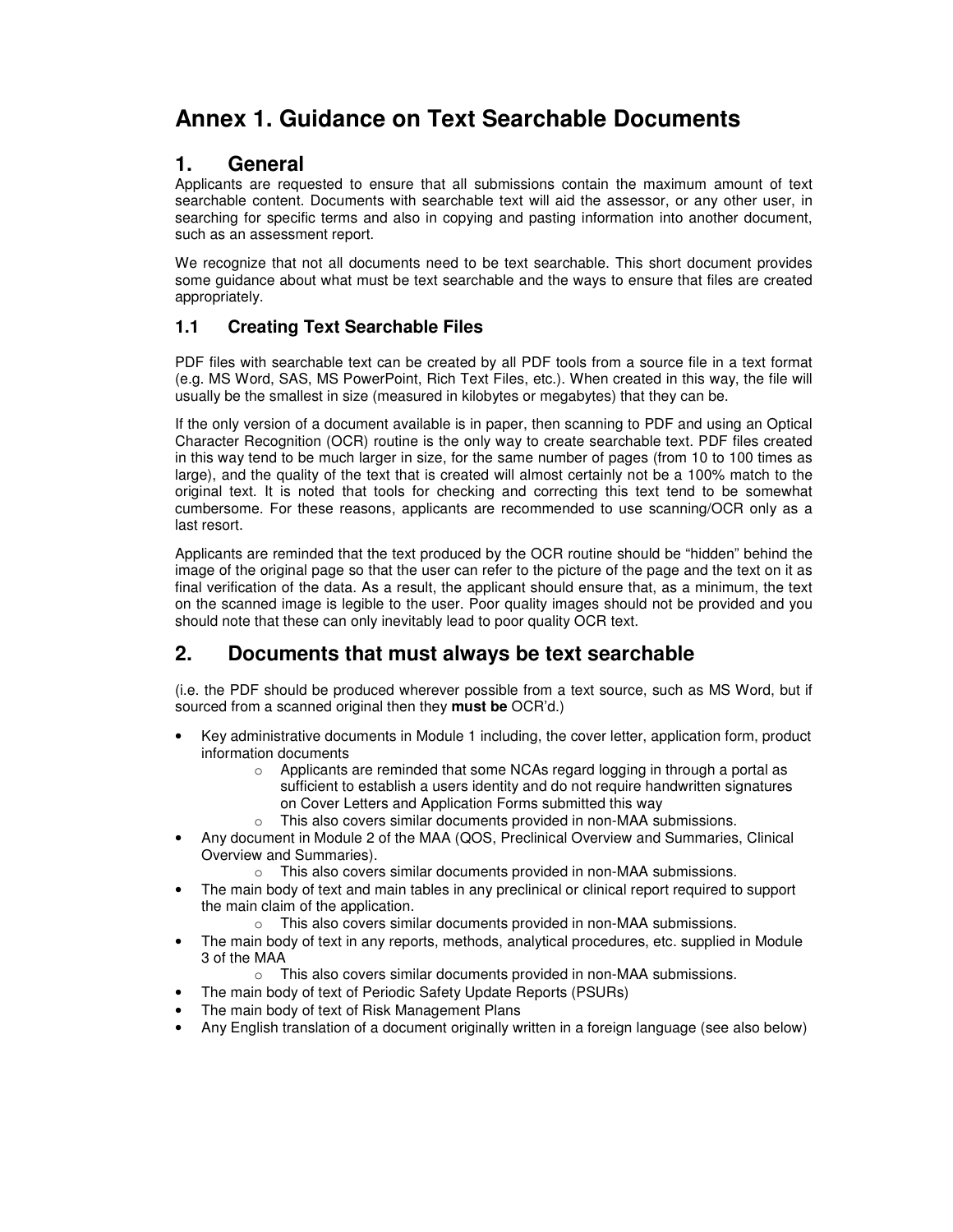## **3. Documents that do not need to be text searchable**

(i.e. the PDF should be produced wherever possible from a text source, such as MS Word, but if sourced from a scanned original then there is no need for OCR.)

- Any original GMP certificate
- Any original certificate of analysis
- Any manufacturer's licences
- Any certificate's of suitability
- Any Manufacturing Authorisation
- Any document written in a foreign language where a translation is provided in English (however, the translation should be text searchable, see above)
- Any literature references sourced from journals, periodicals and books (except when these are used in a bibliographic application to support the main claims of the application).
- The blank CRF in a Clinical Study Report
- Patient data listings (when supplied)
- CRFs (when supplied)
- Any page with a signature that does not contain other information key to the understanding of the submission
- Applicants should consider providing signatures on separate pages from key text in reports, overviews, etc.

## **4. Further Information**

If applicants are uncertain whether or not a particular document should be text searchable, they should contact their NCA for guidance.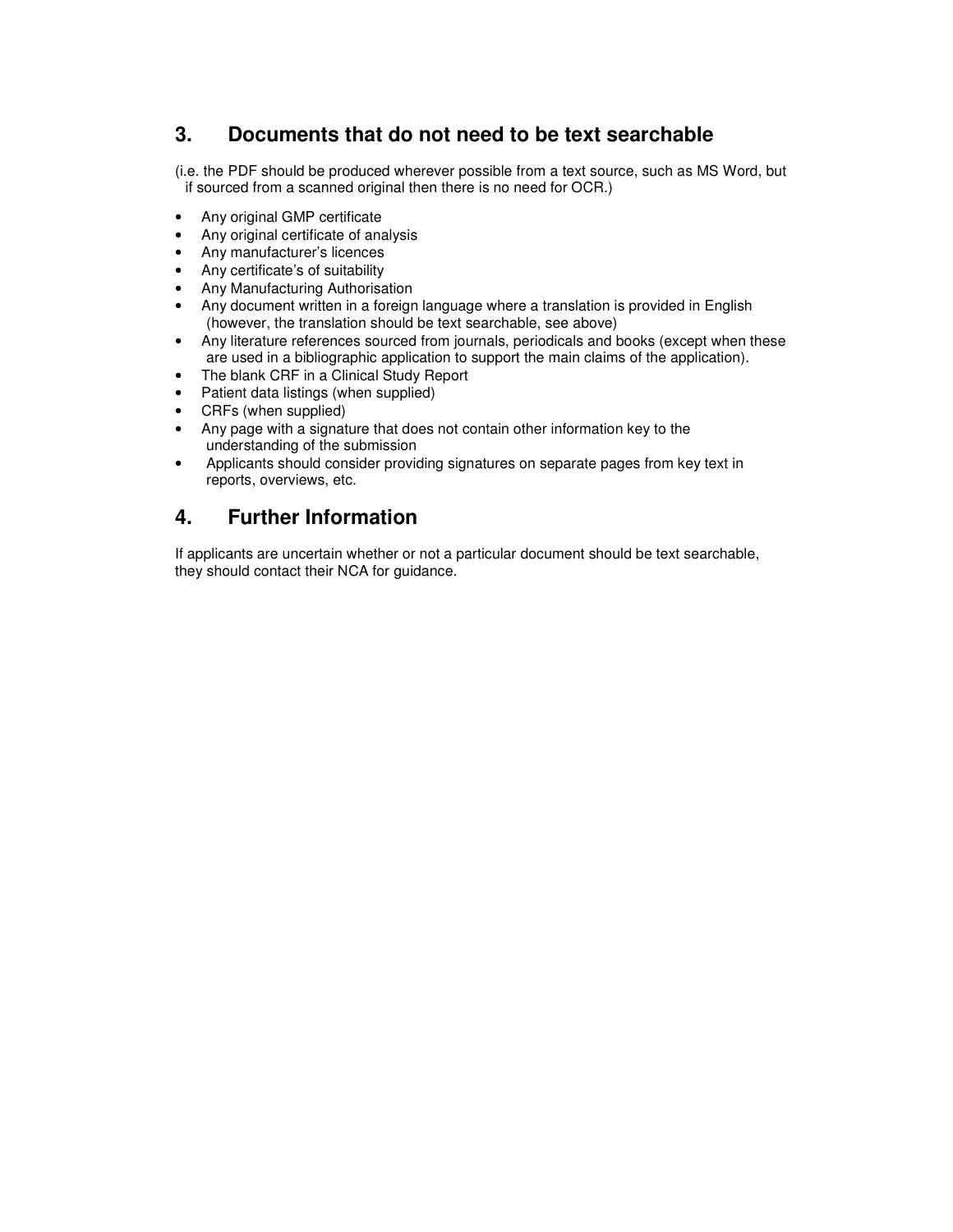## **Annex 2. Example Tables of Contents**

These Tables of Contents are *examples* and are provided for illustrative and guidance purposes only. The blue underlined text illustrates where hyperlinks to the individual documents may be added. In these examples there are some "Not applicable" documents shown.

"Not applicable" documents should not appear in the dossier and nor should they be included in the TOCs.

| Module 1 | Administrative Information and Prescribing Information | Module 1 |
|----------|--------------------------------------------------------|----------|
|          |                                                        |          |
| Module 2 | <b>Common Technical Document Summaries</b>             | Module 2 |
|          |                                                        |          |
| Module 3 | Quality                                                | Module 3 |
|          |                                                        |          |
| Module 4 | <b>Nonclinical Study Reports</b>                       | Module 4 |
|          |                                                        |          |
| Module 5 | <b>Clinical Study Reports</b>                          | Module 5 |

The following is an example of a CTD TOC (main TOC)

The following are examples of module TOCs.

| <b>Module 1</b> | Administrative Information and Prescribing Information                                                                             |                   |
|-----------------|------------------------------------------------------------------------------------------------------------------------------------|-------------------|
| 1.0             | <b>Cover Letter</b>                                                                                                                | 1.0               |
| 1.2             | Application form                                                                                                                   | 1.2               |
|                 | Annex 5.3 Proof of establishment of the applicant in the EEA.                                                                      | <b>Annex 5.3</b>  |
|                 | Annex 5.4 Letter of authorisation for communication on behalf of<br>the applicant/MAH                                              | Annex 5.4         |
|                 | Annex 5.5 Curriculum Vitae of the Qualified Person for<br>Pharmacovigilance                                                        | <b>Annex 5.5</b>  |
|                 | Annex 5.6 Manufacturing Authorisation required under Article 40<br>of Directive 2001/83/EC                                         | <b>Annex 5.6</b>  |
|                 | Annex 5.8 Flow-chart indicating all sites involved in the<br>manufacturing process of the medicinal product or active<br>substance | <b>Annex 5.8</b>  |
|                 | Annex 5.9 GMP certificate(s) or other GMP statement(s); Where<br>applicable a summary of other GMP inspections performed.          | <b>Annex 5.9</b>  |
|                 | Annex 5.12 Ph. Eur. Certificate(s) of suitability for TSE                                                                          | <b>Annex 5.12</b> |
|                 | Annex 5.17 List of Mock-ups or Samples/specimens sent with the                                                                     | <b>Annex 5.17</b> |
|                 | application, as appropriate                                                                                                        |                   |
|                 | Annex 5.22 declaration from the Qualified Person of the                                                                            | <b>Annex 5.22</b> |
|                 | manufacturing authorisation holder                                                                                                 |                   |
| 1.3.            | Product information                                                                                                                | 1.3.              |
| 1.3.1           | SPC, Labelling and Package Leaflet                                                                                                 | 1.3.1             |
|                 | common - combined SPC                                                                                                              | 1.3.1             |
|                 | be - de - immediate packaging 10 mg                                                                                                | 1.3.1             |
|                 | be - de - intermediate packaging 10 mg                                                                                             | 1.3.1             |
|                 | be - de - outer packaging 10 mg                                                                                                    | 1.3.1             |
|                 | be - de - package leaflet 10 mg                                                                                                    | 1.3.1             |
|                 | be - fr - immediate packaging 10 mg                                                                                                | 1.3.1             |
|                 | be - fr - intermediate packaging 10 mg                                                                                             | 1.3.1             |
|                 | be - fr - outer packaging 10 mg                                                                                                    | 1.3.1             |
|                 | be - fr - package leaflet 10 mg                                                                                                    | 1.3.1             |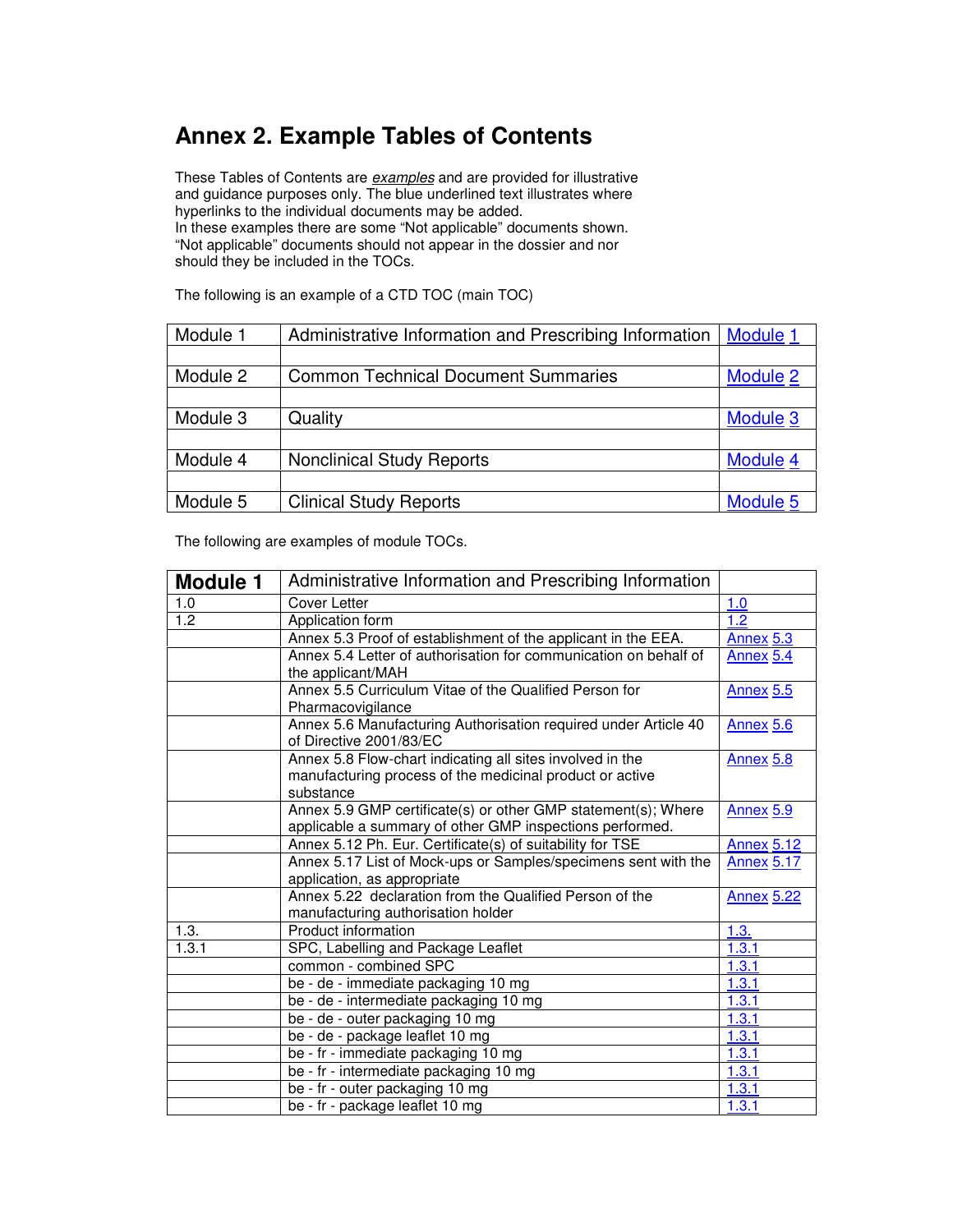|              | be - fr - combined SPC                                        | 1.3.1      |
|--------------|---------------------------------------------------------------|------------|
|              | be - nl - immediate packaging 10 mg                           | 1.3.1      |
|              | be - nl - intermediate packaging 10 mg                        | 1.3.1      |
|              | be - nl - outer packaging 10 mg                               | 1.3.1      |
|              | be - nl - package leaflet 10 mg                               | 1.3.1      |
|              | be - nl - combined SPC                                        | 1.3.1      |
| 1.3.2        | Mock-up                                                       | 1.3.2      |
|              | common - immediate packaging 10 mg                            | 1.3.2      |
|              | common - intermediate packaging 10 mg                         | 1.3.2      |
|              | common - outer packaging 10 mg                                | 1.3.2      |
|              | common - package leaflet 10 mg                                | 1.3.2      |
|              | be - immediate packaging 10 mg                                | 1.3.2      |
|              | be - intermediate packaging 10 mg                             | 1.3.2      |
|              | be - outer packaging 10 mg                                    | 1.3.2      |
|              | be - package leaflet 10 mg                                    | 1.3.2      |
| 1.3.3        | Specimen                                                      | 1.3.3      |
|              | common-specimen                                               | 1.3.3      |
|              | be - specimen                                                 | 1.3.3      |
| 1.3.4        | Consultation with target patient groups                       | 1.3.4      |
|              | common - consultation with target patient groups              | 1.3.4      |
|              | be - consultation with target patient groups                  | 1.3.4      |
| 1.3.5        | Product Information already approved in the Member States     | 1.3.5      |
|              | common - approved package leaflet 10 mg                       | 1.3.5      |
|              | common - approved combined SPC                                | 1.3.5      |
|              | be - approved package leaflet 10 mg                           | 1.3.5      |
|              | be - approved combined SPC                                    | 1.3.5      |
| 1.3.6        | <b>Braille</b>                                                | 1.3.6      |
| 1.4          | Information about Experts                                     | 1.4        |
| 1.4.1        | Quality                                                       | 1.4.1      |
| 1.4.2        | Non-Clinical                                                  | 1.4.2      |
| 1.4.3        | Clinical                                                      | 1.4.3      |
| 1.5          | Specific Requirements for Different Types of Application      | 1.5        |
| 1.5.1        | Information about bibliographical applications                | 1.5.1      |
| 1.5.2        | Information for Generic, `Hybrid` or Bio-similar Applications | Not        |
|              |                                                               | Applicable |
| 1.5.3        | (Extended) Data/Market Exclusivity                            | Not        |
|              |                                                               | Applicable |
| 1.5.4        | <b>Exceptional Circumstances</b>                              | Not        |
|              |                                                               | Applicable |
| 1.5.5        | <b>Conditional Marketing Authorisation</b>                    | Not        |
|              |                                                               | Applicable |
| 1.6          | Environmental Risk Assessment                                 | 1.6        |
| 1.6.1        | Non-GMO                                                       | 1.6.1      |
| 1.6.2        | <b>GMO</b>                                                    | Not        |
|              |                                                               | Applicable |
| 1.7          | Information on Orphan Market Exclusivity                      | 1.7        |
| 1.7.1        | Similarity                                                    | 1.7.1      |
| 1.7.2        | <b>Market Exclusivity</b>                                     | Not        |
|              |                                                               | Applicable |
| 1.8          | Information on Pharmacovigilance                              | 1.8        |
| 1.8.1        | Pharmacovigilance System                                      | 1.8.1      |
| 1.8.2        | Risk-management System                                        | 1.8.2      |
| 1.9          | Information Relating to Clinical Trials                       | 1.9        |
| 1.10         | Information Relating to Paediatrics                           | 1.10       |
| Responses to |                                                               | Not        |
| Questions    |                                                               | Applicable |
| Additional   |                                                               | Not        |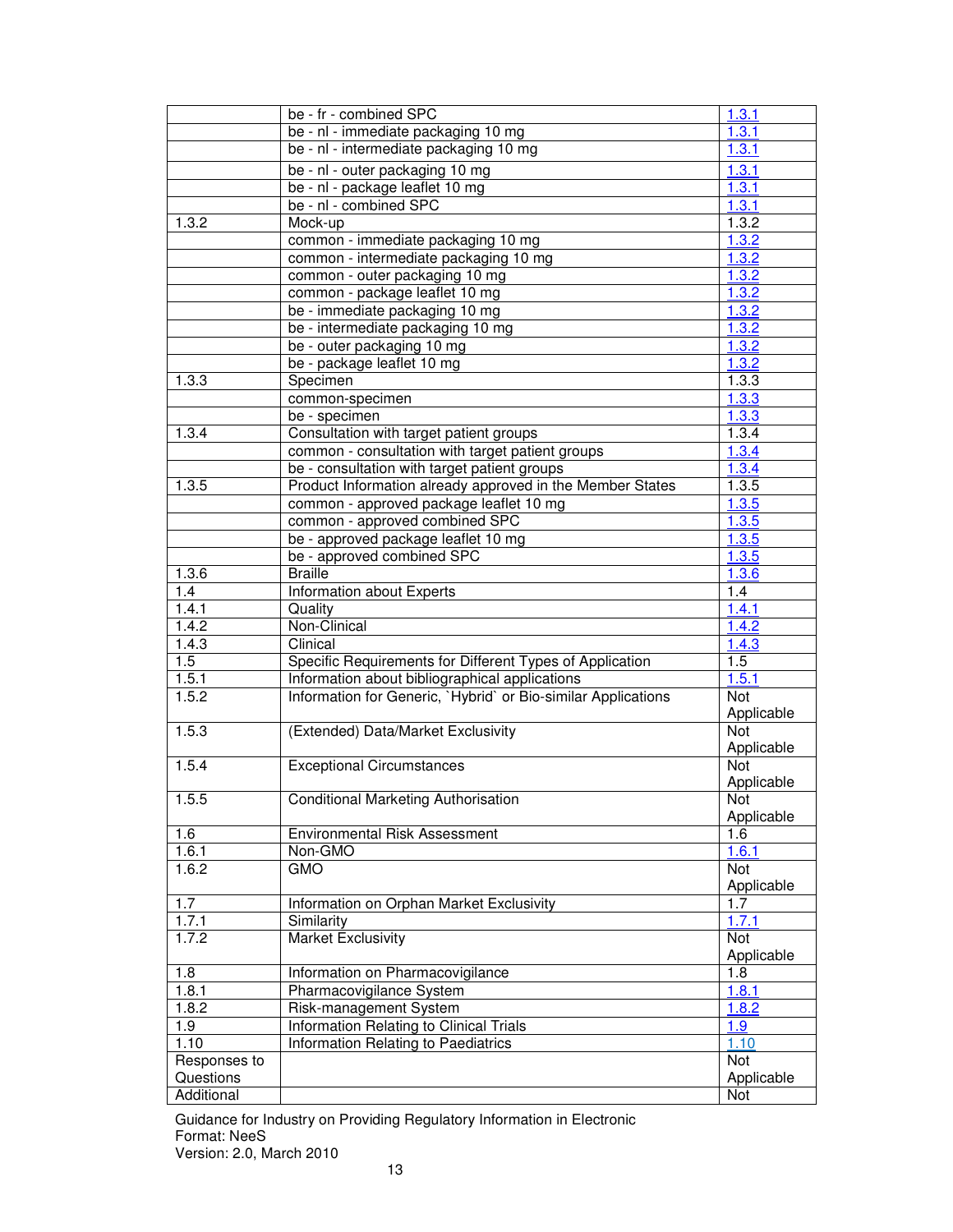| Data | plicable<br>Δr<br>ามเ |
|------|-----------------------|

| <b>Module 2</b>    | <b>Common Technical Document Summaries</b>                    |                  |
|--------------------|---------------------------------------------------------------|------------------|
| 2.2                | Introduction                                                  | 2.2              |
| 2.3.S              | Drug Substance - Eurotriptan Maleate - EuroFactory            | 2.3.S            |
| 2.3. S.1           | General Information                                           | 2.3. S.1         |
| 2.3. S.2           | Manufacture                                                   | 2.3. S.2         |
| 2.3.S.3            | Characterisation                                              | 2.3.5.3          |
| 2.3.S.4            | Control of Drug Substance                                     | 2.3. S.4         |
| 2.3. S. 5          | Reference Standards or Materials                              | 2.3.S.5          |
| 2.3. S.6           | <b>Container Closure System</b>                               | 2.3.S.6          |
| 2.3.S.7            | Stability                                                     | 2.3.S.7          |
| 2.3.S              | Drug Substance - Eurogreen - GreenFactory                     | 2.3.S            |
| 2.3. S.1           | General Information                                           | 2.3. S.1         |
| 2.3. S.2           | Manufacture                                                   | 2.3.5.2          |
| 2.3.S.3            | Characterisation                                              | 2.3. S.3         |
| 2.3.S.4            | Control of Drug Substance                                     | 2.3. S.4         |
| 2.3.5.5            | Reference Standards or Materials                              | 2.3.5.5          |
| 2.3.5.6            | <b>Container Closure System</b>                               | 2.3.S.6          |
| 2.3.S.7            | Stability                                                     | 2.3.5.7          |
| 2.3.P              | Drug Product - Efpiate capsule - Small Factory                | 2.3.P            |
| 2.3.P.1            | Description and Composition of the Drug Product               | 2.3.P.1          |
| 2.3.P.2            | <b>Pharmaceutical Development</b>                             | 2.3.P.2          |
| 2.3.P.3            | Manufacture                                                   | 2.3.P.3          |
| 2.3.P.4            | <b>Control of Excipients</b>                                  | 2.3.P.4          |
| 2.3.P.5            | <b>Control of Drug Product</b>                                | 2.3.P.5          |
| 2.3.P.6            | Reference Standards or Materials                              | 2.3.P.6          |
| 2.3.P.7            | <b>Container Closure System</b>                               | 2.3.P.7          |
| 2.3.P.8            | Stability                                                     |                  |
| 2.3.A              | Appendices                                                    | 2.3.P.8<br>2.3.A |
| 2.3.A.1            | <b>Facilities and Equipment</b>                               | 2.3.A.1          |
| 2.3.A.2            | Adventitious Agents Safety Evaluation - Eurogreen -           | 2.3.A.2          |
|                    | GreenFactory                                                  |                  |
| 2.3.A.2            | Adventitious Agents Safety Evaluation - Eurotriptan Maleate - | 2.3.A.2          |
|                    | EuroFactory                                                   |                  |
| 2.3.A.3            | <b>Novel Excipients</b>                                       | 2.3.A.3          |
| $2.\overline{3.R}$ | Regional Information                                          | 2.3.R            |
| 2.4                | Nonclinical Overview                                          | 2.4              |
| 2.5                | <b>Clinical Overview</b>                                      | 2.5              |
| $\overline{2.6}$   | Nonclinical Written and Tabulated Summary                     | $\overline{2.6}$ |
| 2.6.1              | Introduction                                                  | 2.6.1            |
| 2.6.2              | <b>Pharmacology Written Summary</b>                           | 2.6.2            |
| 2.6.3              | Pharmacology Tabulated Summary                                | 2.6.3            |
| 2.6.4              | <b>Pharmacokinetics Written Summary</b>                       | 2.6.4            |
| 2.6.5              | <b>Pharmacokinetics Tabulated Summary</b>                     | 2.6.5            |
| 2.6.6              | <b>Toxicology Written Summary</b>                             | 2.6.6            |
| 2.6.7              | <b>Toxicology Tabulated Summary</b>                           | 2.6.7            |
| 2.7                | <b>Clinical Summary</b>                                       | 2.7              |
| 2.7.1              | Summary of Biopharmaceutic Studies and Associated Analytical  | 2.7.1            |
|                    | Methods                                                       |                  |
| 2.7.2              | Summary of Clinical Pharmacology Studies                      | 2.7.2            |
| 2.7.3              | Summary of Clinical Efficacy                                  | 2.7.3            |
| 2.7.4              | Summary of Clinical Safety                                    | 2.7.4            |
| 2.7.5              | Literature References                                         | 2.7.5            |
| 2.7.6              | Synopses of Individual Studies                                | 2.7.6            |

Guidance for Industry on Providing Regulatory Information in Electronic Format: NeeS

Version: 2.0, March 2010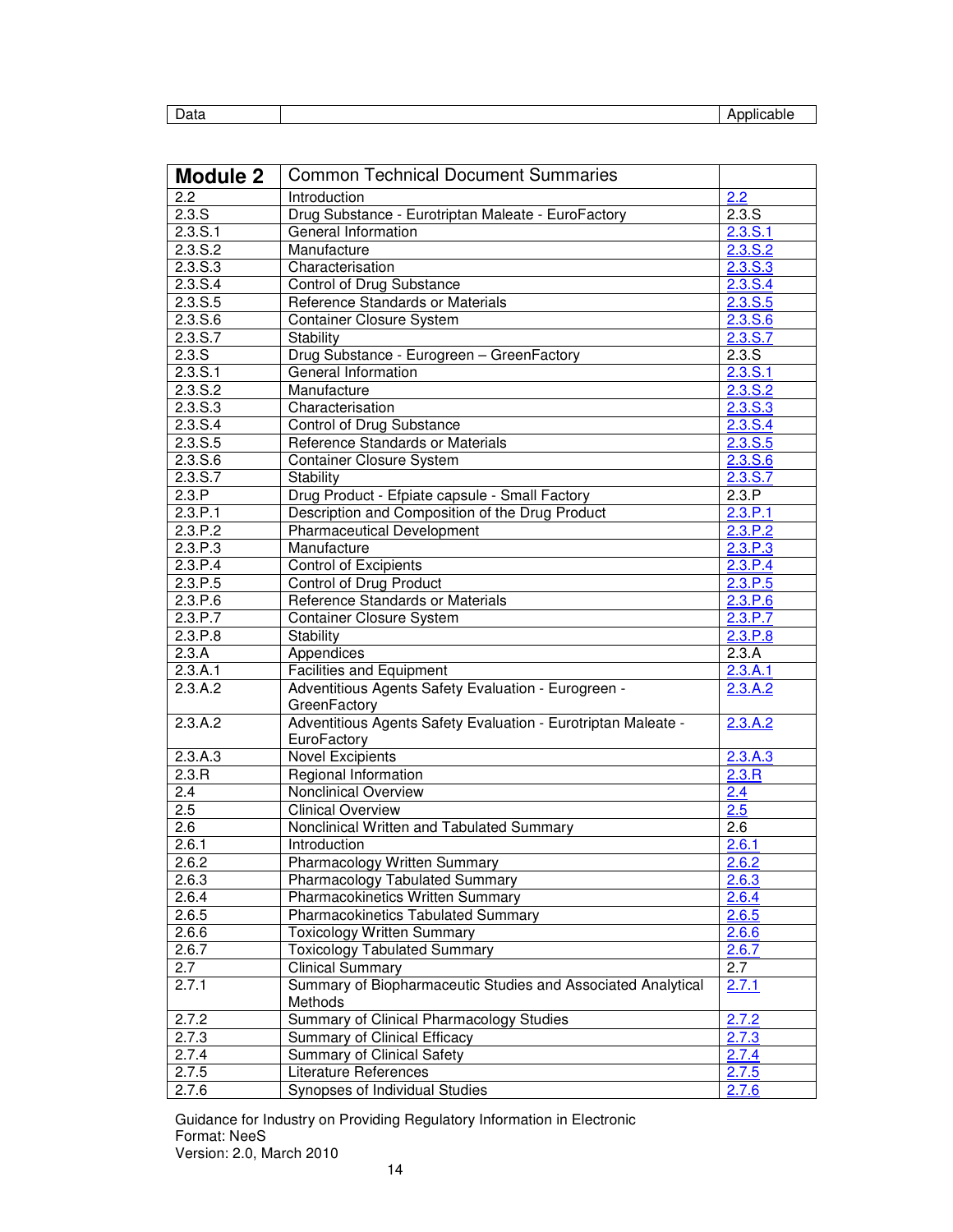| <b>Module 3</b>        | Quality                                                                                     |                       |
|------------------------|---------------------------------------------------------------------------------------------|-----------------------|
| 3.2                    | Body of Data                                                                                | 3.2                   |
| $\overline{3.2}$ .S    | Drug Substance (eurogreen-greenfact)                                                        | 3.2.5                 |
| 3.2. S.1               | General Information (eurogreen-greenfact)                                                   | 3.2. S.1              |
| 3.2. S. 1.1            | Nomenclature (eurogreen-greenfact)                                                          | 3.2. S. 1.1           |
| 3.2. S. 1.2            | Structure (eurogreen-greenfact)                                                             | 3.2. S. 1.2           |
| 3.2. S. 1.3            | General Properties (eurogreen-greenfact)                                                    | 3.2. S. 1.3           |
| 3.2. S.2               | Manufacture (eurogreen-greenfact)                                                           | 3.2. S.2              |
| $3.\overline{2.5.2.1}$ | Manufacturer(s) (eurogreen-greenfact)                                                       | 3.2.5.2.1             |
| 3.2. S. 2.2            | Description of Manufacturing Process and Process Controls<br>(eurogreen-greenfact)          | 3.2.S.2.2             |
| 3.2. S. 2.3            | Control of Materials (eurogreen-greenfact)                                                  | 3.2.S.2.3             |
| 3.2.5.2.4              | Control of Critical Steps and Intermediates (eurogreen-greenfact)                           | 3.2.S.2.4             |
| 3.2. S. 2.5            | Process Validation and/or Evaluation (eurogreen-greenfact)                                  | 3.2.S.2.5             |
| 3.2. S. 2.6            | Manufacturing Process Development (eurogreen-greenfact)                                     | 3.2.S.2.6             |
| 3.2. S.3               | Characterisation (eurogreen-greenfact)                                                      | 3.2. S.3              |
| 3.2. S.3.1             | Elucidation of Structure and Other Characteristics (eurogreen-<br>greenfact)                | 3.2. S.3.1            |
| 3.2.S.3.2              | Impurities (eurogreen-greenfact)                                                            | 3.2.S.3.2             |
| 3.2. S.4               | Control of Drug Substance (eurogreen-greenfact)                                             | 3.2. S.4              |
| 3.2. S. 4.1            | Specification (eurogreen-greenfact)                                                         | 3.2.S.4.1             |
| 3.2.S.4.2              | Analytical Procedures (eurogreen-greenfact)                                                 | 3.2.S.4.2             |
| 3.2.S.4.3              | Validation of Analytical Procedures (eurogreen-greenfact)                                   | 3.2.S.4.3             |
| 3.2.S.4.4              | Batch Analyses (eurogreen-greenfact)                                                        | 3.2.S.4.4             |
| 3.2.S.4.5              | Justification of Specification (eurogreen-greenfact)                                        | 3.2.S.4.5             |
| 3.2. S.5               | Reference Standards or Materials (eurogreen-greenfact)                                      | 3.2.S.5               |
| 3.2. S.6               | Container Closure System (eurogreen-greenfact)                                              | 3.2.S.6               |
| 3.2. S.7               | Stability (eurogreen-greenfact)                                                             | 3.2. S.7              |
| 3.2. S. 7.1            | Stability Summary and Conclusions (eurogreen-greenfact)                                     | 3.2. S. 7.1           |
| 3.2.S.7.2              | Post-approval Stability Protocol and Stability Commitment<br>(eurogreen-greenfact)          | 3.2.S.7.2             |
| 3.2.S.7.3              | Stability Data (eurogreen-greenfact)                                                        | 3.2.S.7.3             |
| 3.2.S                  | Drug Substance (eurotriptan-maleate-eurofact)                                               | 3.2.S                 |
| 3.2. S.1               | General Information (eurotriptan-maleate-eurofact)                                          | 3.2. S.1              |
| 3.2. S. 1.1            | Nomenclature (eurotriptan-maleate-eurofact)                                                 | 3.2. S. 1.1           |
| 3.2. S. 1.2            | Structure (eurotriptan-maleate-eurofact)                                                    | 3.2.S.1.2             |
| 3.2. S. 1.3            | General Properties (eurotriptan-maleate-eurofact)                                           | 3.2.S.1.3             |
| 3.2. S.2               | Manufacture (eurotriptan-maleate-eurofact)                                                  | $3.2. S.\overline{2}$ |
| 3.2. S. 2.1            | Manufacturer(s) (eurotriptan-maleate-eurofact)                                              | 3.2.S.2.1             |
| 3.2.S.2.2              | Description of Manufacturing Process and Process Controls<br>(eurotriptan-maleate-eurofact) | 3.2.S.2.2             |
| 3.2.S.2.3              | Control of Materials (eurotriptan-maleate-eurofact)                                         | 3.2.S.2.3             |
| 3.2.S.2.4              | Control of Critical Steps and Intermediates (eurotriptan-maleate-<br>eurofact)              | 3.2.S.2.4             |
| 3.2. S. 2.5            | Process Validation and/or Evaluation (eurotriptan-maleate-<br>eurofact)                     | 3.2.S.2.5             |
| 3.2. S. 2.6            | Manufacturing Process Development (eurotriptan-maleate-<br>eurofact)                        | 3.2.S.2.6             |
| 3.2. S.3               | Characterisation (eurotriptan-maleate-eurofact)                                             | 3.2. S.3              |
| 3.2. S.3.1             | Elucidation of Structure and Other Characteristics (eurotriptan-<br>maleate-eurofact)       | 3.2.S.3.1             |
| 3.2.S.3.2              | Impurities (eurotriptan-maleate-eurofact)                                                   | 3.2.S.3.2             |
| 3.2. S.4               | Control of Drug Substance (eurotriptan-maleate-eurofact)                                    | 3.2. S.4              |
| 3.2.S.4.1              | Specification (eurotriptan-maleate-eurofact)                                                | 3.2.S.4.1             |
| 3.2.S.4.2              | Analytical Procedures (eurotriptan-maleate-eurofact)                                        | 3.2.S.4.2             |
| 3.2. S. 4.3            | Validation of Analytical Procedures (eurotriptan-maleate-                                   | 3.2.S.4.3             |
|                        |                                                                                             |                       |

Guidance for Industry on Providing Regulatory Information in Electronic

Format: NeeS

Version: 2.0, March 2010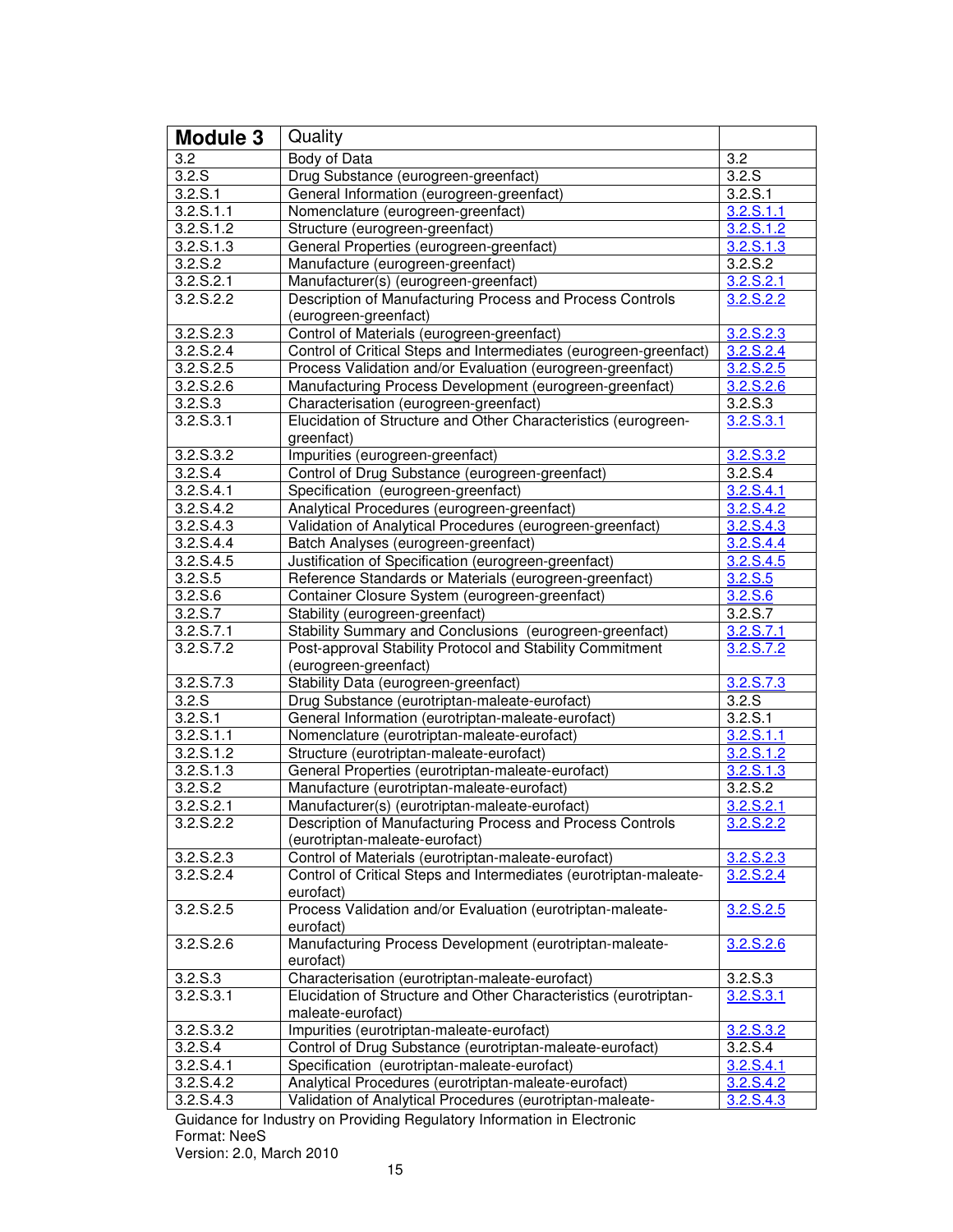|             | eurofact)                                                       |                         |
|-------------|-----------------------------------------------------------------|-------------------------|
| 3.2.S.4.4   | Batch Analyses (eurotriptan-maleate-eurofact)                   | 3.2.S.4.4               |
| 3.2.S.4.5   | Justification of Specification (eurotriptan-maleate-eurofact)   | 3.2.S.4.5               |
| 3.2. S.5    | Reference Standards or Materials (eurotriptan-maleate-eurofact) | 3.2. S. 5               |
| 3.2. S.6    | Container Closure System (eurotriptan-maleate-eurofact)         | 3.2. S.6                |
| 3.2. S.7    | Stability (eurotriptan-maleate-eurofact)                        | 3.2. S.7                |
| 3.2. S. 7.1 | Stability Summary and Conclusions (eurotriptan-maleate-         | 3.2. S. 7.1             |
|             | eurofact)                                                       |                         |
| 3.2.S.7.2   | Post-approval Stability Protocol and Stability Commitment       | 3.2.S.7.2               |
|             | (eurotriptan-maleate-eurofact)                                  |                         |
| 3.2. S. 7.3 | Stability Data (eurotriptan-maleate-eurofact)                   | 3.2.S.7.3               |
| 3.2.P       | Drug Product                                                    | 3.2.P                   |
| 3.2.P.1     | Description and Composition of the Drug Product                 | 3.2.P.1                 |
| 3.2.P.2     | <b>Pharmaceutical Development</b>                               | 3.2.P.2                 |
| 3.2.P.2.1   | Components of the Drug Product                                  | 3.2.P.2.1               |
| 3.2.P.2.2   | Drug Product                                                    | 3.2.P.2.2               |
| 3.2.P.2.3   | Manufacturing Process Development                               | 3.2.P.2.3               |
| 3.2.P.2.4   | <b>Container Closure System</b>                                 | 3.2.P.2.4               |
| 3.2.P.2.5   | Microbiological Attributes                                      | 3.2.P.2.5               |
| 3.2.P.2.6   | Compatibility                                                   | 3.2.P.2.6               |
| 3.2.P.3     | Manufacture                                                     | 3.2.P.3                 |
| 3.2.P.3.1   | Manufacturer(s)                                                 | 3.2.P.3.1               |
| 3.2.P.3.2   | <b>Batch Formula</b>                                            | 3.2.P.3.2               |
| 3.2.P.3.3   | Description of Manufacturing Process and Process Controls       | 3.2.P.3.3               |
| 3.2.P.3.4   | Controls of Critical Steps and Intermediates                    | 3.2.P.3.4               |
| 3.2.P.3.5   | Process Validation and/or Evaluation                            | 3.2.P.3.5               |
| 3.2.P.4     | Control of Excipient - compendial                               | 3.2.P.4                 |
| 3.2.P.4.1   | Specifications                                                  | 3.2.P.4.1               |
| 3.2.P.4.2   | <b>Analytical Procedures</b>                                    | Not                     |
|             |                                                                 | Applicable              |
| 3.2.P.4.3   | Validation of Analytical Procedures                             | <b>Not</b>              |
| 3.2.P.4.4   |                                                                 | Applicable              |
|             | Justification of Specifications                                 | Not                     |
| 3.2.P.4.5   |                                                                 | Applicable<br>3.2.P.4.5 |
| 3.2.P.4.6   | Excipients of Human or Animal Origin<br><b>Novel Excipients</b> | 3.2.P.4.6               |
| 3.2.P.4     | Control of Excipient - non-compendial excipient 1               | 3.2.P.4                 |
| 3.2.P.4.1   | Specifications                                                  | 3.2.P.4.1               |
| 3.2.P.4.2   | <b>Analytical Procedures</b>                                    | 3.2.P.4.2               |
| 3.2.P.4.3   | Validation of Analytical Procedures                             | 3.2.P.4.3               |
| 3.2.P.4.4   | Justification of Specifications                                 | 3.2.P.4.4               |
| 3.2.P.4.5   | Excipients of Human or Animal Origin                            | 3.2.P.4.5               |
| 3.2.P.4.6   | <b>Novel Excipients</b>                                         | 3.2.P.4.6               |
| 3.2.P.5     | Control of Drug Product                                         | 3.2.P.5                 |
| 3.2.P.5.1   | Specifications                                                  | 3.2.P.5.1               |
| 3.2.P.5.2   | <b>Analytical Procedures</b>                                    | 3.2.P.5.2               |
| 3.2.P.5.3   | Validation of Analytical Procedures                             | 3.2.P.5.3               |
| 3.2.P.5.4   | <b>Batch Analyses</b>                                           | 3.2.P.5.4               |
| 3.2.P.5.5   | Characterisation of Impurities                                  | 3.2.P.5.5               |
| 3.2.P.5.6   | Justification of Specification(s)                               | 3.2.P.5.6               |
| 3.2.P.6     | Reference Standards or Materials                                | 3.2.P.6                 |
| 3.2.P.7     | <b>Container Closure System</b>                                 | 3.2.P.7                 |
| 3.2.P.8     | Stability                                                       | 3.2.P.8                 |
| 3.2.P.8.1   | <b>Stability Summary and Conclusions</b>                        | 3.2.P.8.1               |
| 3.2.P.8.2   | Post-approval Stability Protocol and Stability Commitment       | 3.2.P.8.2               |
| 3.2.P.8.3   | <b>Stability Data</b>                                           | 3.2.P.8.3               |
| 3.2.R       | Regional Information                                            | 3.2.R                   |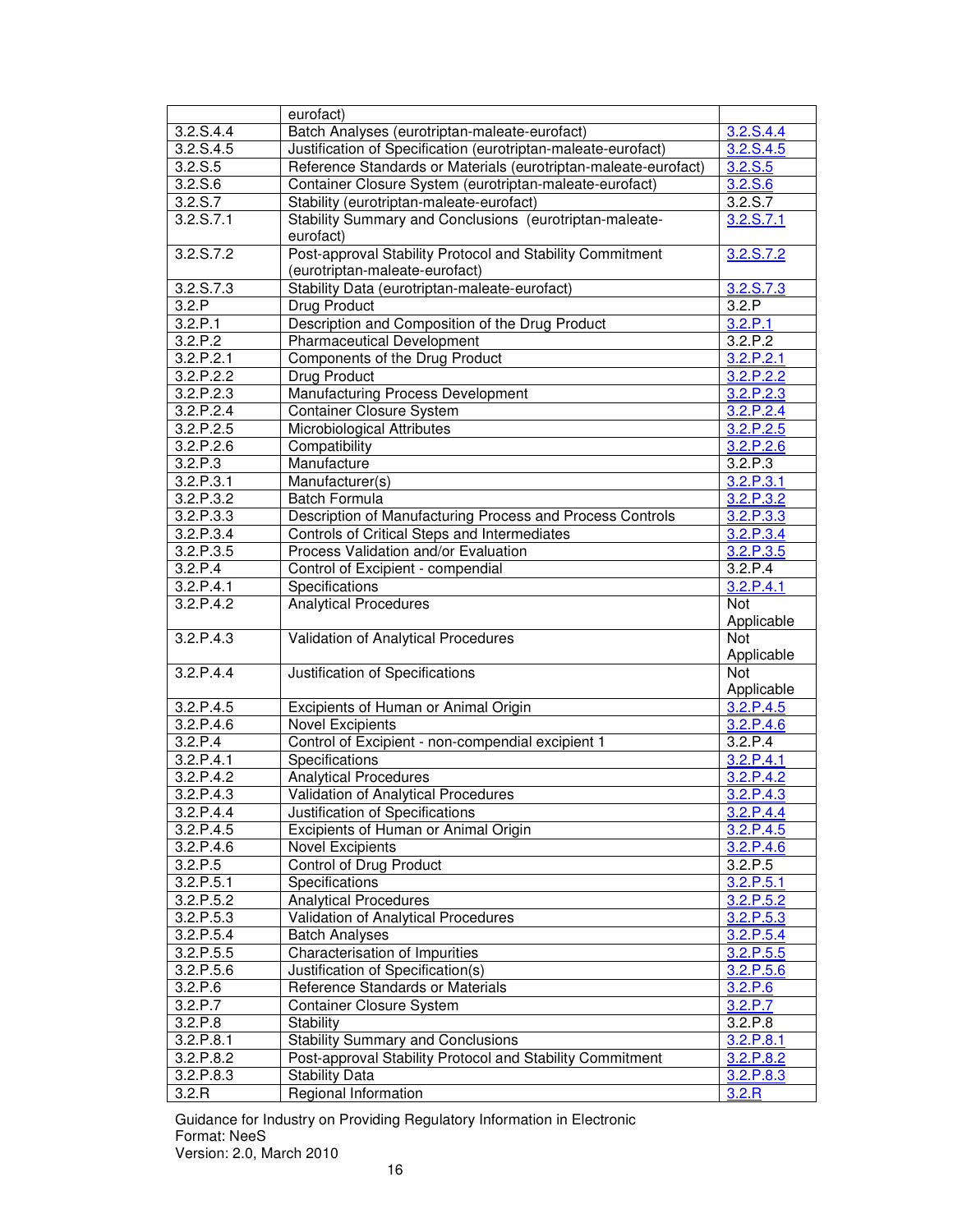| 3.2.A   | Appendices                                        | 3.2.A            |
|---------|---------------------------------------------------|------------------|
| 3.2.A.1 | Facilities and Equipment - eurofact               | 3.2.A.1          |
| 3.2.A.1 | Facilities and Equipment - greenfact              | 3.2.A.1          |
| 3.2.A.1 | Facilities and Equipment - small factory          | 3.2.A.1          |
| 3.2.A.2 | Adventitious Agents Safety Evaluation - eurofact  | 3.2.A.2          |
| 3.2.A.2 | Adventitious Agents Safety Evaluation - greenfact | 3.2.A.2          |
| 3.2.A.3 | <b>Novel Excipients</b>                           | 3.2.A.3          |
| 3.3     | Literature References                             | 3.3              |
| 3.3     | Reference 1                                       | 3.3              |
| 3.3     | Reference 2                                       | 3.3              |
| 3.3     | Reference 3                                       | $3.\overline{3}$ |

| <b>Module 4</b>      | <b>Nonclinical Study Reports</b>                    |         |
|----------------------|-----------------------------------------------------|---------|
| 4.2                  | <b>Study Reports</b>                                | 4.2     |
| 4.2.1                | Pharmacology                                        | 4.2.1   |
| 4.2.1.1              | <b>Primary Pharmacodynamics</b>                     | 4.2.1.1 |
|                      | study report 1                                      | 4.2.1.1 |
|                      | study report 2                                      | 4.2.1.1 |
|                      | study report 3                                      | 4.2.1.1 |
| 4.2.1.2              | Secondary Pharmacodynamics                          | 4.2.1.2 |
|                      | study report 1                                      | 4.2.1.2 |
|                      | study report 2                                      | 4.2.1.2 |
|                      | study report 3                                      | 4.2.1.2 |
| 4.2.1.3              | Safety Pharmacology                                 | 4.2.1.3 |
|                      | study report 1                                      | 4.2.1.3 |
|                      | study report 2                                      | 4.2.1.3 |
|                      | study report 3                                      | 4.2.1.3 |
| 4.2.1.4              | Pharmacodynamic Drug Interaction                    | 4.2.1.4 |
|                      | study report 1                                      | 4.2.1.4 |
|                      | study report 2                                      | 4.2.1.4 |
|                      | study report 3                                      | 4.2.1.4 |
| 4.2.2                | Pharmacokinetics                                    | 4.2.2   |
| 4.2.2.1              | Analytical Methods and Validation Reports           | 4.2.2.1 |
|                      | study report 1                                      | 4.2.2.1 |
|                      | study report 2                                      | 4.2.2.1 |
|                      | study report 3                                      | 4.2.2.1 |
| 4.2.2.2              | Absorption                                          | 4.2.2.2 |
|                      | study report 1                                      | 4.2.2.2 |
|                      | study report 2                                      | 4.2.2.2 |
|                      | study report 3                                      | 4.2.2.2 |
| 4.2.2.3              | <b>Distribution</b>                                 | 4.2.2.3 |
|                      | study report 1                                      | 4.2.2.3 |
|                      | study report 2                                      | 4.2.2.3 |
|                      | study report 3                                      | 4.2.2.3 |
| 4.2.2.4              | Metabolism                                          | 4.2.2.4 |
|                      | study report 1                                      | 4.2.2.4 |
|                      | study report 2                                      | 4.2.2.4 |
|                      | study report 3                                      | 4.2.2.4 |
| 4.2.2.5              | Excretion                                           | 4.2.2.5 |
|                      | study report 1                                      | 4.2.2.5 |
|                      | study report 2                                      | 4.2.2.5 |
|                      | study report 3                                      | 4.2.2.5 |
| $\overline{4.2.2.6}$ | Pharmacokinetic D Other Pharmacokinetic Studies rug | 4.2.2.6 |
|                      | Interactions (nonclinical)                          |         |
|                      | study report 1                                      | 4.2.2.6 |
|                      | study report 2                                      | 4.2.2.6 |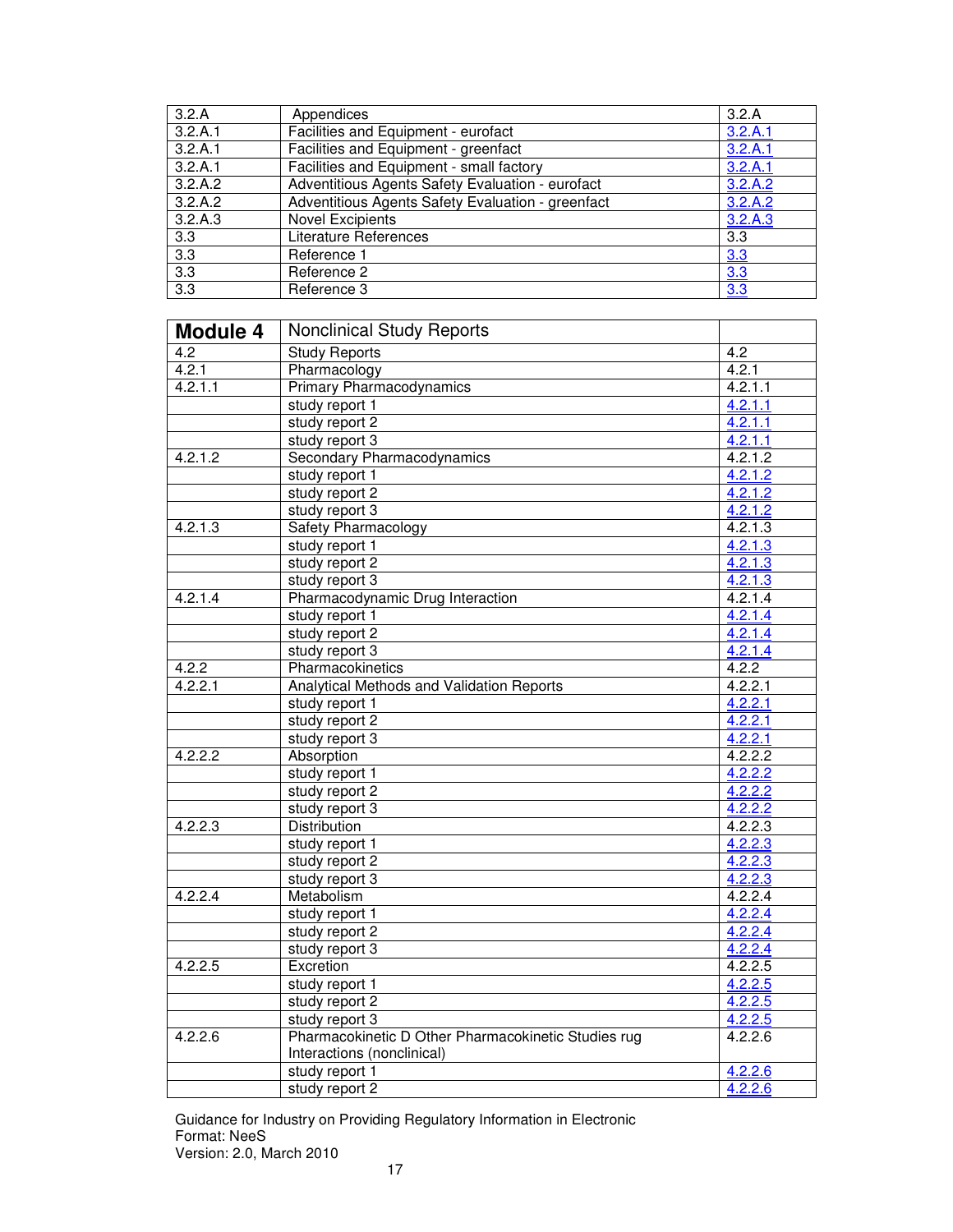|           | study report 3                                                     | 4.2.2.6                |
|-----------|--------------------------------------------------------------------|------------------------|
| 4.2.2.7   | <b>Other Pharmacokinetic Studies</b>                               | 4.2.2.7                |
|           | study report 1                                                     | 4.2.2.7                |
|           | study report 2                                                     | 4.2.2.7                |
|           | study report 3                                                     | 4.2.2.7                |
| 4.2.3     | Toxicology                                                         | 4.2.3                  |
| 4.2.3.1   | <b>Single-Dose Toxicity</b>                                        | 4.2.3.1                |
|           | study report 1                                                     | 4.2.3.1                |
|           | study report 2                                                     | 4.2.3.1                |
|           | study report 3                                                     | 4.2.3.1                |
| 4.2.3.2   | <b>Repeat-Dose Toxicity</b>                                        | 4.2.3.2                |
|           | study report 1                                                     | 4.2.3.2                |
|           | study report 2                                                     | 4.2.3.2                |
|           | study report 3                                                     | 4.2.3.2                |
| 4.2.3.3   | Genotoxicity                                                       | 4.2.3.3                |
| 4.2.3.3.1 | In Vitro                                                           | 4.2.3.3.1              |
|           | study report 1                                                     | 4.2.3.3.1              |
| 4.2.3.3.2 | In Vivo                                                            | 4.2.3.3.2              |
|           | study report 1                                                     | 4.2.3.3.2              |
|           | study report 2                                                     | 4.2.3.3.2              |
| 4.2.3.4   | Carcinogenicity                                                    | 4.2.3.4                |
| 4.2.3.4.1 | Long-term studies                                                  | 4.2.3.4.1              |
|           | study report 1                                                     | 4.2.3.4.1              |
| 4.2.3.4.2 | Short- or medium term studies                                      | 4.2.3.4.2              |
|           | study report 1                                                     | 4.2.3.4.2              |
|           | study report 2                                                     | 4.2.3.4.2              |
| 4.2.3.4.3 | Other studies                                                      | 4.2.3.4.3              |
|           | study report 1                                                     | 4.2.3.4.3              |
|           | study report 2                                                     | 4.2.3.4.3              |
| 4.2.3.4.3 | study report 3                                                     | $4.2.3.4.\overline{3}$ |
| 4.2.3.5   | Reproductive and Developmental Toxicity                            | 4.2.3.5                |
| 4.2.3.5.1 | Fertility and early embryonic development                          | 4.2.3.5.1              |
|           | study report 1                                                     | 4.2.3.5.1              |
| 4.2.3.5.2 | Embryo-fetal development                                           | 4.2.3.5.2              |
|           | study report 1                                                     | 4.2.3.5.2              |
|           | study report 2                                                     | 4.2.3.5.2              |
| 4.2.3.5.3 | Prenatal and postnatal development, including maternal function    | 4.2.3.5.3              |
|           | study report 1                                                     | 4.2.3.5.3              |
|           | study report 2                                                     | 4.2.3.5.3              |
|           | study report 3                                                     | 42353                  |
| 4.2.3.5.4 | Studies in which the offspring (juvenile animals) are dosed and/or | 4.2.3.5.4              |
|           | further evaluated                                                  |                        |
|           | study report 1                                                     | 4.2.3.5.4              |
| 4.2.3.6   | Local Tolerance                                                    | 4.2.3.6                |
|           | study report 1                                                     | 4.2.3.6                |
| 4.2.3.7   | <b>Other Toxicity Studies</b>                                      | 4.2.3.7                |
| 4.2.3.7.1 | Antigenicity                                                       | 4.2.3.7.1              |
|           | study report 1<br>study report 2                                   | 4.2.3.7.1              |
| 4.2.3.7.2 |                                                                    | 4.2.3.7.1              |
|           | Immunotoxicity<br>study report 1                                   | 4.2.3.7.2              |
| 4.2.3.7.3 | Mechanistic studies                                                | 4.2.3.7.2<br>4.2.3.7.3 |
|           | study report 1                                                     | 4.2.3.7.3              |
| 4.2.3.7.4 | Dependence                                                         | 4.2.3.7.4              |
|           | study report 1                                                     | 4.2.3.7.4              |
|           | study report 2                                                     | 4.2.3.7.4              |
| 4.2.3.7.5 | <b>Metabolites</b>                                                 | 4.2.3.7.5              |
|           |                                                                    |                        |

Guidance for Industry on Providing Regulatory Information in Electronic Format: NeeS

Version: 2.0, March 2010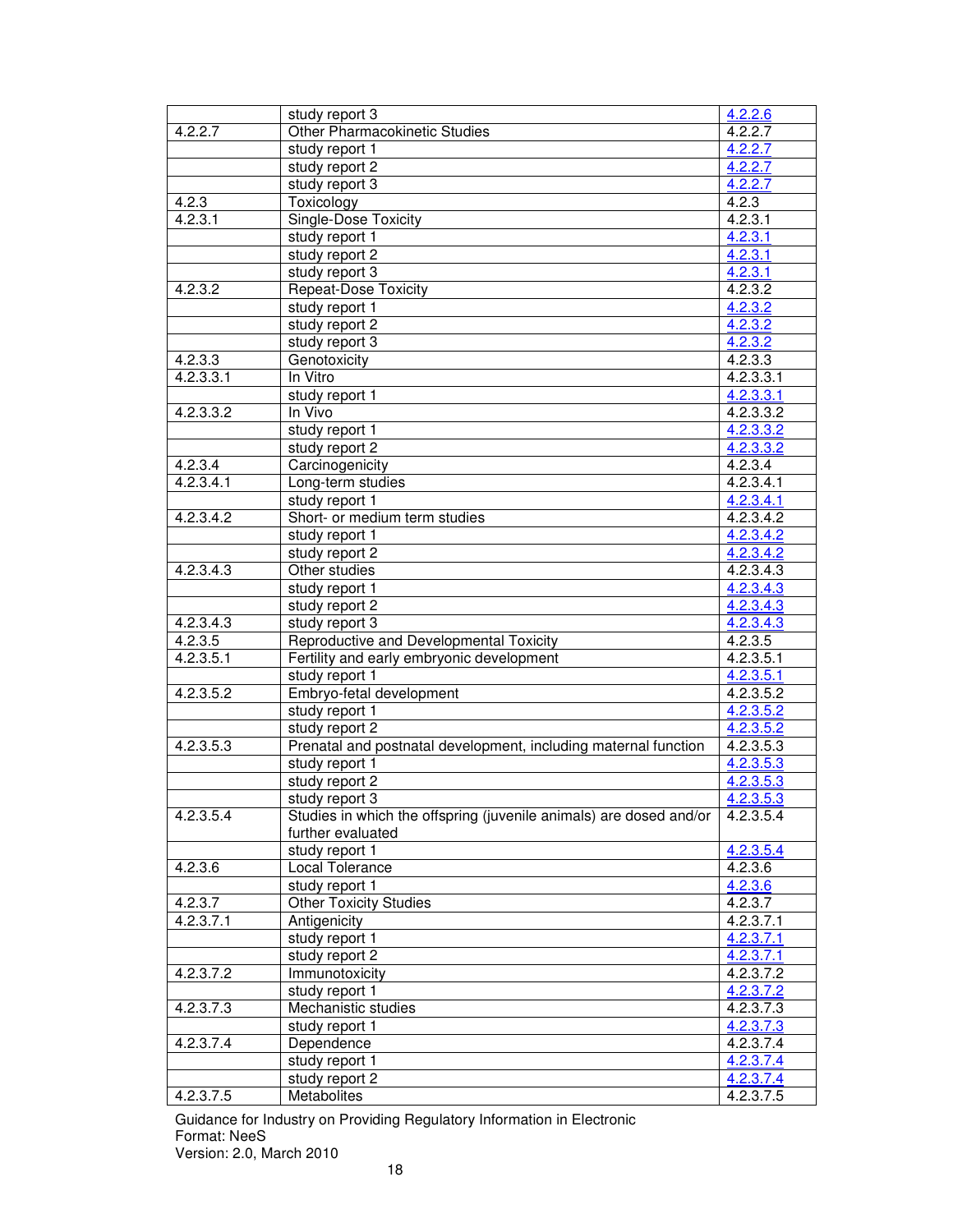|           | study report 1        | 4.2.3.7.5 |
|-----------|-----------------------|-----------|
|           | study report 2        | 4.2.3.7.5 |
|           | study report 3        | 4.2.3.7.5 |
| 4.2.3.7.6 | Impurities            | 4.2.3.7.6 |
|           | study report 1        | 4.2.3.7.6 |
| 4.2.3.7.7 | Other                 | 4.2.3.7.7 |
|           | study report 1        | 4.2.3.7.7 |
| 4.3       | Literature References | 4.3       |
|           | Reference 1           | 4.3       |
|           | Reference 2           | 4.3       |
|           | Reference 3           | 4.3       |

| <b>Module 5</b>      | <b>Clinical Study Reports</b>                                          |                    |  |
|----------------------|------------------------------------------------------------------------|--------------------|--|
| 5.2                  | <b>Tabular Listing of All Clinical Studies</b>                         | 5.2                |  |
| 5.3                  | <b>Clinical Study Reports</b>                                          | 5.3                |  |
| 5.3.1                | Reports of Biopharmaceutic Studies                                     | $\overline{5.3.1}$ |  |
| 5.3.1.1              | Bioavailability (BA) Study Reports                                     | 5.3.1.1            |  |
|                      | study report 1                                                         | 5.3.1.1            |  |
|                      | study report 2                                                         | 5.3.1.1            |  |
|                      | study report 3                                                         | 5.3.1.1            |  |
| 5.3.1.2              | Comparative BA and Bioequivalence (BE) Study Reports                   | 5.3.1.2            |  |
|                      | study report 1                                                         | 5.3.1.2            |  |
|                      | study report 2                                                         | 5.3.1.2            |  |
| $\overline{5.3.1.3}$ | In Vitro-In Vivo Correlation Study Reports                             | 5.3.1.3            |  |
|                      | study 51002 - title page                                               | 5.3.1.3            |  |
|                      | study 51002 - synopsis                                                 | 5.3.1.3            |  |
|                      | study 51002 - body                                                     | 5.3.1.3            |  |
|                      | study 51002 - appendix-16-1-1                                          | 5.3.1.3            |  |
|                      | study 51002 - appendix-16-1-2                                          | 5.3.1.3            |  |
|                      | study 51002 - appendix-16-1-3                                          | 5.3.1.3            |  |
|                      | study 51002 - appendix-16-1-4                                          | 5.3.1.3            |  |
|                      | study 51002 - appendix-16-1-5                                          | 5.3.1.3            |  |
|                      | study 51002 - appendix-16-1-7                                          | 5.3.1.3            |  |
|                      | study 51002 - appendix-16-1-8                                          | 5.3.1.3            |  |
|                      | study 51002 - appendix-16-1-9                                          | 5.3.1.3            |  |
|                      | study 51002 - appendix-16-1-10                                         | 5.3.1.3            |  |
|                      | study 51002 - appendix-16-1-11                                         | 5.3.1.3            |  |
|                      | study 51002 - appendix-16-1-12                                         | 5.3.1.3            |  |
|                      | study 51002 - appendix-16-2-2                                          | 5.3.1.3            |  |
|                      | study 51002 - appendix-16-2-7                                          | 5.3.1.3            |  |
|                      | study 51002 - appendix-16-3-1                                          | 5.3.1.3            |  |
|                      | study 51002 - appendix-16-3-2                                          | 5.3.1.3            |  |
| 5.3.1.4              | Reports of Bioanalytical and Analytical Methods for Human              | 5.3.1.4            |  |
|                      | <b>Studies</b>                                                         |                    |  |
|                      | study 51003 - title-page.pdf                                           | 5.3.1.4            |  |
|                      | study 51003 - synopsis.pdf                                             | 5.3.1.4            |  |
|                      | study 51003 - body                                                     | 5.3.1.4            |  |
|                      | study 51003 - appendix-16-1-1.pdf                                      | 5.3.1.4            |  |
|                      | study 51003 - appendix-16-1-2.pdf                                      | 5.3.1.4            |  |
|                      | study 51003 - appendix-16-1-3.pdf                                      | 5.3.1.4            |  |
|                      | study 51003 - appendix-16-1-4.pdf                                      | 5.3.1.4            |  |
|                      | study 51003 - appendix-16-1-5.pdf                                      | 5.3.1.4<br>5.3.1.4 |  |
|                      | study 51003 - appendix-16-1-7.pdf<br>study 51003 - appendix-16-1-8.pdf | 5.3.1.4            |  |
|                      | study 51003 - appendix-16-1-9.pdf                                      | 5.3.1.4            |  |
|                      | study 51003 - appendix-16-1-10.pdf                                     | 5.3.1.4            |  |
|                      |                                                                        |                    |  |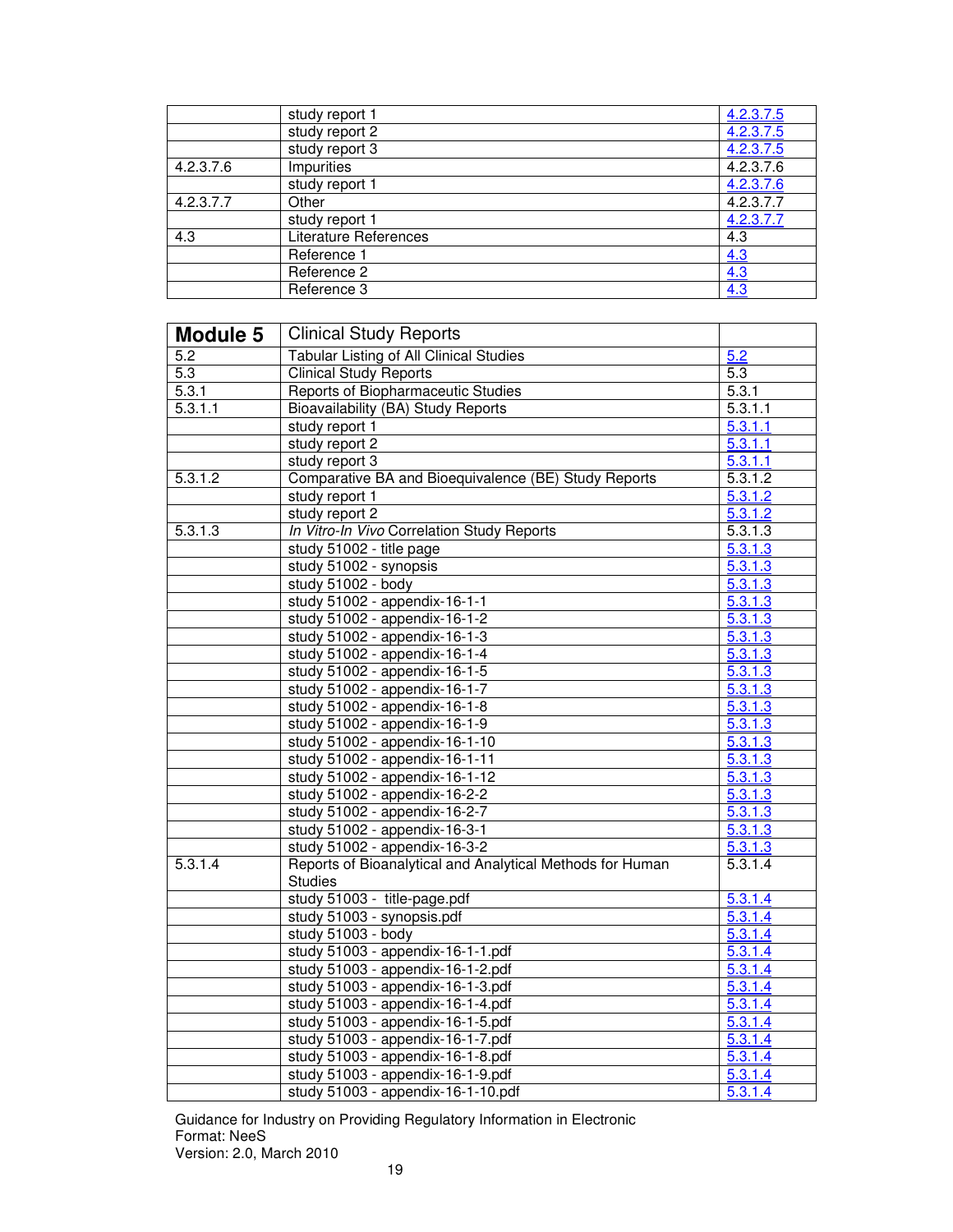|         | study 51003 - appendix-16-1-11.pdf                                                  | 5.3.1.4              |
|---------|-------------------------------------------------------------------------------------|----------------------|
|         | study 51003 - appendix-16-1-12.pdf                                                  | 5.3.1.4              |
|         | study 51003 - appendix-16-2-2.pdf                                                   | $5.\overline{3.1.4}$ |
|         | study 51003 - appendix-16-2-7.pdf                                                   | 5.3.1.4              |
|         | study 51003 - appendix-16-3-1.pdf                                                   | 5.3.1.4              |
|         | study 51003 - appendix-16-3-2.pdf                                                   | 5.3.1.4              |
| 5.3.2   | Reports of Studies Pertinent to PK using Human Biomaterials                         | 5.3.2                |
| 5.3.2.1 | Plasma Protein Binding Study Reports                                                | 5.3.2.1              |
|         | study report 1                                                                      | 5.3.2.1              |
| 5.3.2.2 | Reports of Hepatic Metabolism and Drug Interaction Studies                          | 5.3.2.2              |
|         | study report 1                                                                      | 5.3.2.2              |
| 5.3.2.3 | Reports of Studies Using Other Human Biomaterials                                   | 5.3.2.3              |
|         | study report 51006                                                                  | 5.3.2.3              |
| 5.3.3   | Reports of Human PK Studies                                                         | 5.3.3                |
| 5.3.3.1 | Healthy Subject PK and Initial Tolerability Study Reports                           | 5.3.3.1              |
|         | study report 1                                                                      | 5.3.3.1              |
|         | study report 2                                                                      | 5.3.3.1              |
| 5.3.3.2 | Patient PK and Initial Tolerability Study Reports                                   | 5.3.3.2              |
|         | study report 1                                                                      | 5.3.3.2              |
| 5.3.3.3 | Intrinsic Factor PK Study Reports                                                   | 5.3.3.3              |
|         | study report 1                                                                      | 5.3.3.3              |
| 5.3.3.4 | <b>Extrinsic Factor PK Study Reports</b>                                            | 5.3.3.4              |
|         | study report 1                                                                      | 5.3.3.4              |
| 5.3.3.5 | Population PK Study Reports                                                         | 5.3.3.5              |
|         | study report 1                                                                      | 5.3.3.5              |
| 5.3.4   | Reports of Human PD Studies                                                         | 5.3.4                |
| 5.3.4.1 | Healthy Subject PD and PK/PD Study Reports                                          | 5.3.4.1              |
|         | study report 1                                                                      | 5.3.4.1              |
| 5.3.4.2 | Patient PD and PK/PD Study Reports                                                  | 5.3.4.2              |
|         | study report 1                                                                      | 5.3.4.2              |
|         | study report 2                                                                      | 5.3.4.2              |
| 5.3.5   | Reports of Efficacy and Safety Studies (confusion)                                  | 5.3.5                |
| 5.3.5.1 | Study Reports of Controlled Clinical Studies Pertinent to the<br>Claimed Indication | 5.3.5.1              |
|         | study ab12345 - synopsis                                                            | 5.3.5.1              |
|         | study ab12345 - report body                                                         | 5.3.5.1              |
|         | study ab12345 - protocol                                                            | 5.3.5.1              |
|         | study ab12345 - protocol amendment a                                                | 5.3.5.1              |
|         | study ab12345 - randomisation code                                                  | 5.3.5.1              |
|         | study ab12345 - adverse events listings                                             | 5.3.5.1              |
|         | study ab12345 - blank CRF                                                           | 5.3.5.1              |
|         | study ab12345 - demographic table                                                   | 5.3.5.1              |
|         | study ab12345 - Ethics Committee Approval                                           | 5.3.5.1              |
|         | study cd98765 - synopsis                                                            | 5.3.5.1              |
|         | study cd98765 - report body                                                         | 5.3.5.1              |
|         | study cd98765 - protocol                                                            | 5.3.5.1              |
|         | study cd98765 - randomisation code                                                  | 5.3.5.1              |
|         | study cd98765 - adverse events listings                                             | 5.3.5.1              |
|         | study cd98765 - blank CRF                                                           | 5.3.5.1              |
|         | study cd98765 - demographic table                                                   | 5.3.5.1              |
|         | study cd98765 - Ethics Committee Approval                                           | 5.3.5.1              |
| 5.3.5.2 | <b>Study Reports of Uncontrolled Clinical Studies</b>                               | 5.3.5.2              |
| 5.3.5.3 | study report 51015<br>Reports of Analyses of Data From More Than One Study          | 5.3.5.2<br>5.3.5.3   |
|         | study report 51016                                                                  | 5.3.5.3              |
| 5.3.5.4 | <b>Other Clinical Study Reports</b>                                                 | 5.3.5.4              |
|         | study report 51017                                                                  | 5.3.5.4              |
|         |                                                                                     |                      |

Guidance for Industry on Providing Regulatory Information in Electronic Format: NeeS

Version: 2.0, March 2010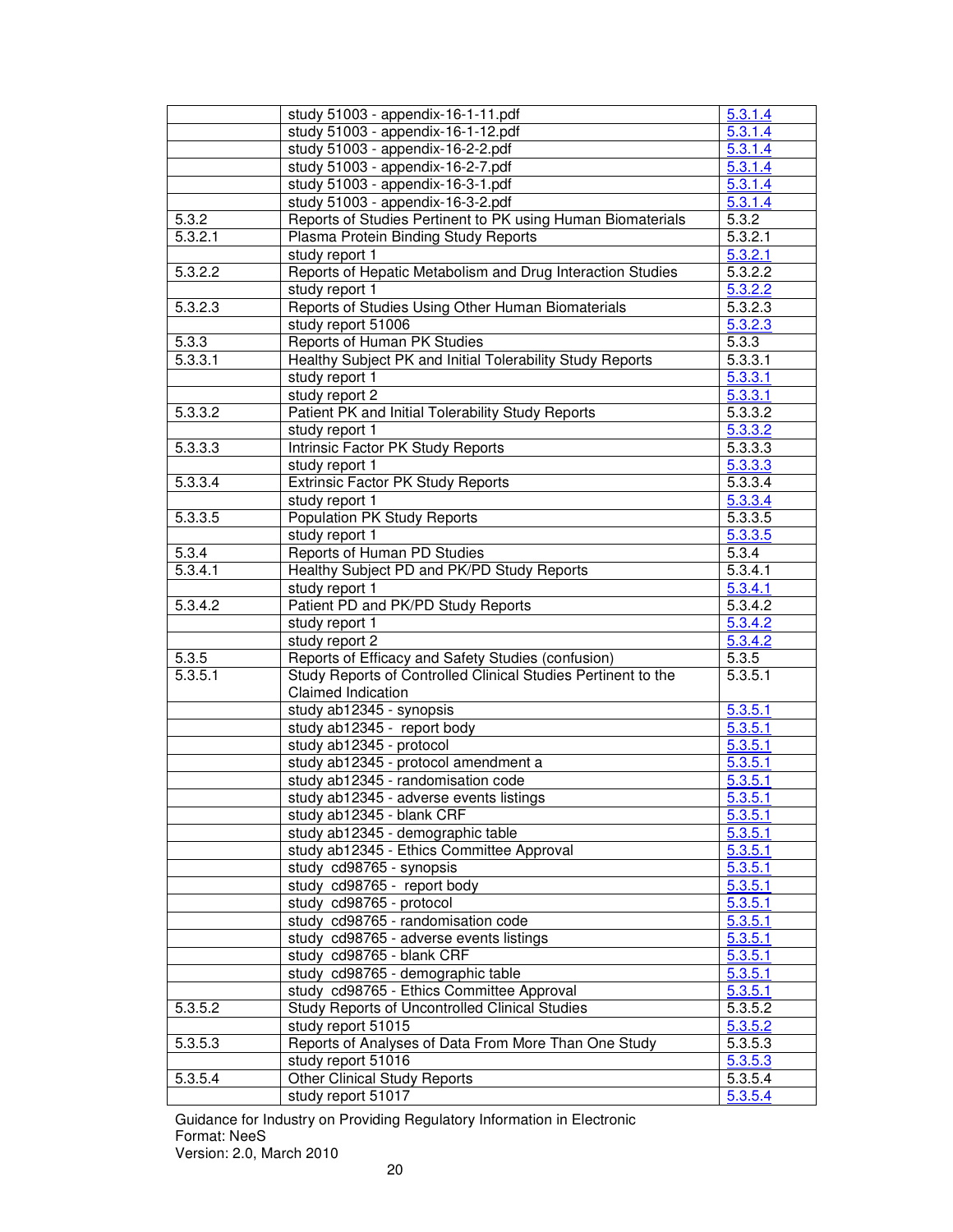| 5.3.6 | Post-marketing Experience                                           | <b>Not</b><br>Applicable |
|-------|---------------------------------------------------------------------|--------------------------|
| 5.3.7 | Case Report Forms and Individual Patient Listings when<br>submitted | 5.3.7                    |
|       | study ab12345 - appendix 16-3-1                                     | 5.3.7                    |
|       | study ab12345 - appendix 16-3-2                                     | 5.3.7                    |
|       | study ab12345 - appendix 16-4                                       | 5.3.7                    |
|       | study cde98765 - appendix 16-3-1                                    | 5.3.7                    |
|       | study cde98765 - appendix 16-3-2                                    | 5.3.7                    |
|       | study cde98765 - appendix 16-4                                      | 5.3.7                    |
|       | study 51002 - appendix 16-3-1                                       | 5.3.7                    |
|       | study 51002 - appendix 16-3-2                                       | 5.3.7                    |
|       | study 51002 - appendix 16-4                                         | 5.3.7                    |
|       | study 51003 - appendix 16-3-1<br>5.3.7                              |                          |
|       | study 51003 - appendix 16-3-2<br>5.3.7                              |                          |
|       | study 510023- appendix 16-4<br>5.3.7                                |                          |
| 5.4   | Literature References                                               |                          |
|       | reference 1                                                         | 5.4                      |
|       | reference 2                                                         | 5.4                      |
|       | reference 3                                                         | 5.4                      |

## **Document Control**

### **Change Record**

| <b>Version</b>     | Author(s)           | <b>Comments</b>                                                               |  |
|--------------------|---------------------|-------------------------------------------------------------------------------|--|
| 0.1 June 2007      | Ricco van den Hoorn |                                                                               |  |
| 0.2 June 2007      | Alison Davis        | With suggested changes from BfARM accepted                                    |  |
| August 2007<br>1.0 | David Wheeler       | Following comments from Topic Group Members, removal of<br>references to eCTD |  |
| 1.1 October 2007   | David Wheeler       | Following comments at Topic Group meeting 29 August                           |  |
| 1.2 November 2007  | David Wheeler       | Following comments at Topic Group meeting 16/17 October                       |  |
| 1.3 December 2007  | David Wheeler       | Following review comments at TIGes et al                                      |  |
| 1.4 January 2008   | David Wheeler       | Following review/comments at Topic Group 19 December                          |  |
| 1.41 December 2009 | Karin Gröndahl      | New draft version for comments; updated in accordance with                    |  |
|                    |                     | the eCTD quidance and CRs received to MHRA                                    |  |
| 1.42 December 2009 | Karin Gröndahl      | New draft version after subgroup TC meeting 9 December                        |  |
| 1.43 December 2009 | Karin Gröndahl      | New draft version after subgroup TC meeting 22 December                       |  |
| 1.44 January 2010  | <b>Klaus Menges</b> | Commented draft 1.43 for subgroup TC meeting 14 January                       |  |
| 1.45 January 2010  | Karin Gröndahl      | New draft version after subgroup TC meeting 14 January                        |  |
| 1.46 February 2010 | Karin Gröndahl/     | New draft version after subgroup TC meeting 12 February                       |  |
|                    | Geoff Williams      |                                                                               |  |
| 1.47 February 2010 | Karin Gröndahl      | Minor changed new version after e-mails within the subgroup                   |  |
| 1.48 March 2010    | Karin Gröndahl      | Final draft version after subgroup meeting at EMA 2 March                     |  |
| 1.49 March 2010    | Karin Gröndahl      | Final version after TIGes meeting at EMA 3 March                              |  |
|                    |                     |                                                                               |  |

## **Reviewers**

| <b>Version</b> | <b>Name</b>             | Organisation                        |
|----------------|-------------------------|-------------------------------------|
| $1.41 - 1.46$  | Members of the Subgroup | <b>TIGes Harmonisation Subgroup</b> |
| 1.47           | Members of the Subgroup | <b>TIGes Harmonisation Subgroup</b> |
| 1.48           | Members of TIGes        | TIGes                               |
| 1.49           | Members of the Subgroup | <b>TIGes Harmonisation Subgroup</b> |

### **Distribution**

| <b>Version</b> | Distributed to          | Way of distribution |
|----------------|-------------------------|---------------------|
| $1.41 - 1.46$  | Members of the Subgroup | E-mail in           |
| 1.47           | Members of TIGes        | E-mail 26 February  |